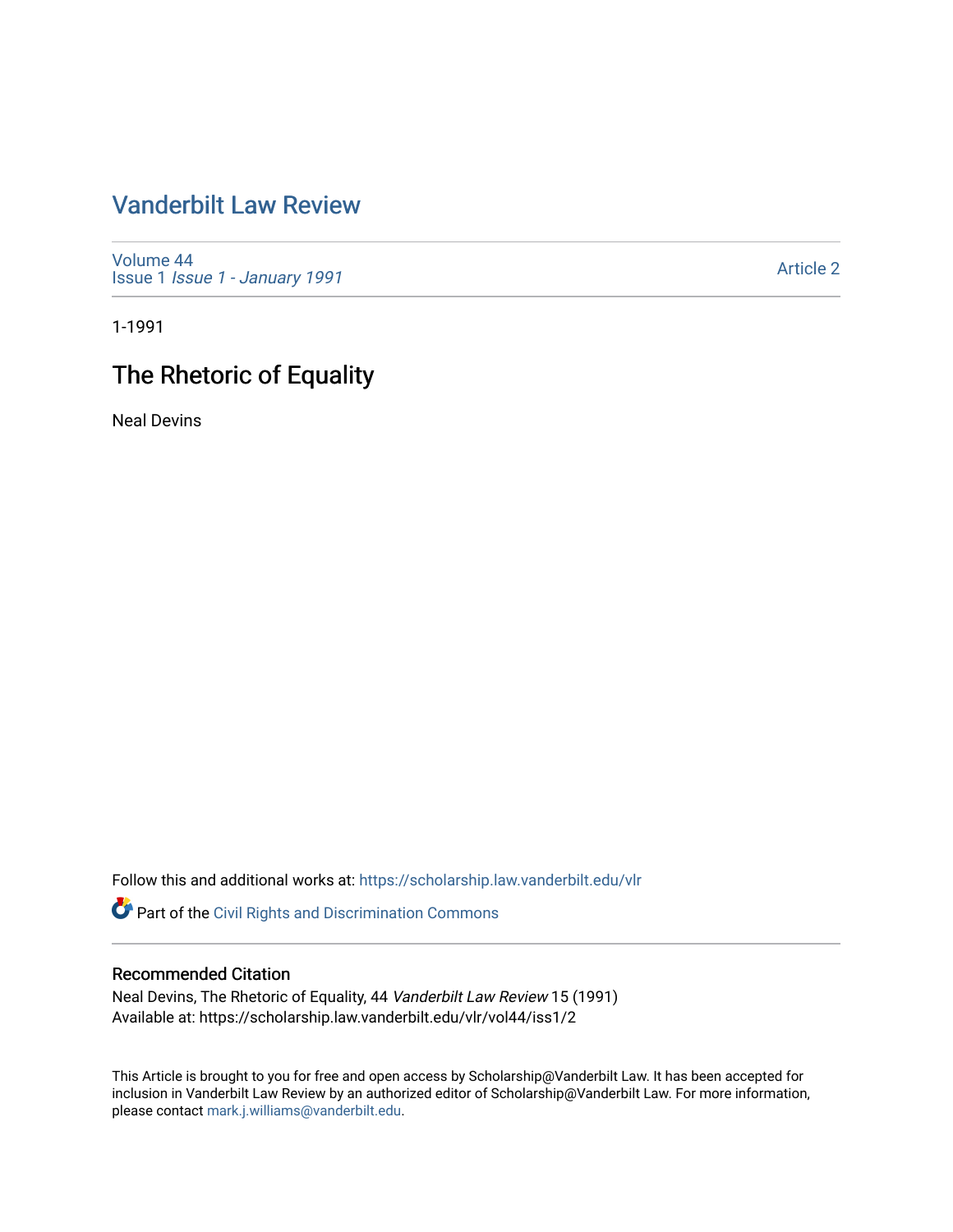# **The Rhetoric of Equality**

### *Neal Devins\**

|                                                        | 15 |
|--------------------------------------------------------|----|
| II. GUILT AND INNOCENCE: A PRELIMINARY ASSESSMENT      |    |
| III. EQUALITY AND THE LIMITS OF JUDICIAL INTERVENTION  |    |
| Separation of Functions Principle<br>A.                | 22 |
| B. Antidiscrimination Principle                        | 27 |
| IV. SEPARATION OF FUNCTIONS AND ANTIDISCRIMINATION RE- |    |
| CONSIDERED: TOWARD A MIDDLE GROUND                     | 33 |
|                                                        | 43 |

#### I. **INTRODUCTION,**

The affirmative action debate appears intractable. On one side, those employing the "rhetoric of innocence"<sup>1</sup> use contemporaneous findings of actual discrimination as the gauge that defines victim status. This rhetoric proclaims affirmative action plans that define eligibility by group status, rather than by individualized proof of victim status, both harmful to innocent whites and beneficial to undeserving minorities. In sharp contrast, those employing the "rhetoric of guilt"' contend that "unconscious racism"<sup>3</sup> makes it impossible for whites to treat minorities as equals. Under this view, "[b]ecause racial discrimination is part of the cultural structure, each person of color is subject to it, eve-

**1.** For a full description of this "rhetoric of innocence," see Ross, *Innocence and Affirmative Action,* 43 **VAND.** L. REv. **297, 299-308 (1990).**

**3.** Unconscious racism, as used in this Article, is the term of art used **by** Professor Charles Lawrence in his intriguing and important article *The Id, the Ego, and Equal Protection: Reckoning with Unconscious Racism,* **39 STAN.** L. R.v. **317,** 328-44 **(1987);** *see also* Ross, *supra* note **1,** at **310-15.**

#### 15

<sup>\*</sup> Associate Professor of Law, Lecturer in Government, College of William and Mary. A.B., Georgetown University, **1978; J.D.,** Vanderbilt University, **1982.** The Author thanks the political theory discussion group for its insight on an earlier version of this Article. The Author also thanks the *Vanderbilt Law Review* for encouragement to pursue this project. **A** summer research grant from the Marshall-Wythe School of Law supported the Author's work on this Article.

<sup>2.</sup> The term "rhetoric of guilt" is my own invention. It derives from and is a counter to the "rhetoric of innocence." Parallel construction, however, is not the only purpose served **by** the use of this term. Individuals who speak about the "rhetoric of innocence" view this "rhetoric" as incorrect, as a smokescreen to unconscious racism, noting that "[w]hen we create arguments, when we act as rhetoricians, we reveal ourselves **by** the words and ideas we choose to employ." *Id.* at **297.** While much of this unconscious racism critique has force, it is important to recognize that those who criticize the innocence rhetoric also act as rhetoricians.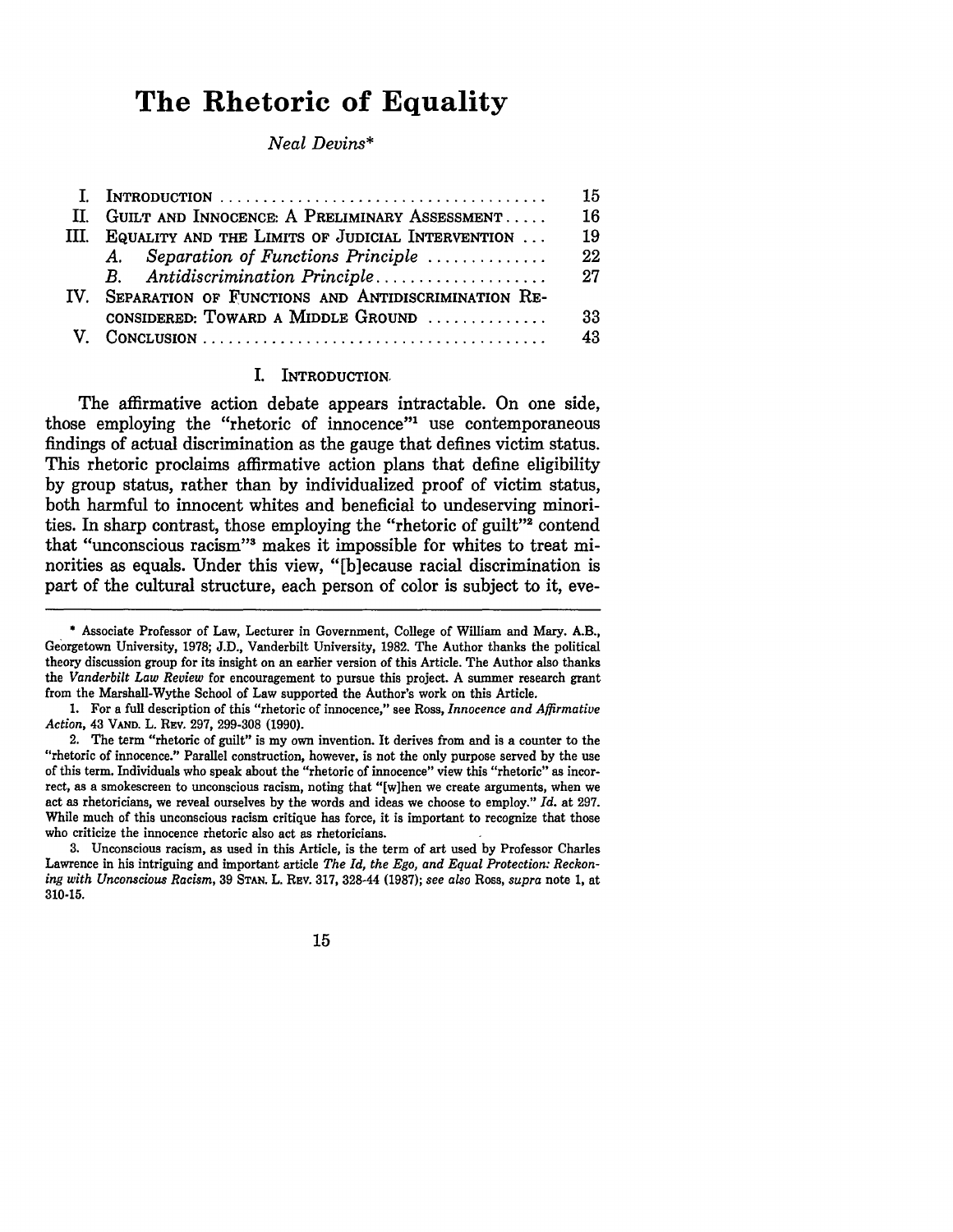rywhere and at all times."4 Thus, the "rhetoric of guilt" turns the "rhetoric of innocence" on its head. Whites "generally have benefited from the oppression of people of color,"'5 whereas minorities are victims of pervasive racism.

Professor Thomas Ross's *Innocence and Affirmative Action'* is an excellent presentation of what I have labeled the "rhetoric of guilt." Ross argues that the "rhetoric of innocence" serves as a smoke screen to unconscious racism and hence is a "very dangerous idea which simply does not belong in the affirmative action debate."7 On this level, Ross's argument is sound." Ultimately, however, Ross misses the mark. Although the "rhetoric of innocence" is too constrained, the "rhetoric of guilt" is too expansive. Because unconscious racism cannot be detected solely through evidence of discriminatory intent, disparate impact becomes the talisman of Ross's equality model. But court-imposed disparate impact analysis is a poor substitute for the "rhetoric of innocence."9

In order to avoid the pitfalls of these competing rhetorics, a new investigation of the rhetoric of equality is needed. This investigation will implicate two central values of equality, namely, the antidiscrimination principle disfavoring group-conscious decisions<sup>10</sup> and the separation of functions principle that recognizes the breakdown of the democratic process associated with race-conscious decision making." The articulation of a position that emphasizes both values will explain why minorities and nonminorities are deemed similarly situated individuals, not members of groups, and will reveal a viable middle ground between the competing rhetorics of innocence and guilt. This middle ground allows a limited judicial and a broad legislative role to redress the problems of unconscious racism.<sup>12</sup> After examining the strengths and pitfalls of the competing rhetorics, this Article will advance an argument in support of the middle-ground position.

#### II. GUILT **AND INNOCENCE:** A PRELIMINARY AsSESSMENT

Proponents of the rhetorics of innocence and guilt, despite all their differences, use the same analytic model of compensatory justice to

- *8. See infra* note **23** and accompanying text.
- 9. *See infra* notes 22-27 and accompanying text.

- **11.** *See infra* subpart III(A).
- 12. *See infra* Part IV.

<sup>4.</sup> Ross, *supra* note **1,** at **313.**

**<sup>5.</sup>** *Id.* at **301.**

**<sup>6.</sup>** *Id.* at **297.**

**<sup>7.</sup>** *Id.* at **315.**

<sup>10.</sup> *See infra* subpart HI(B).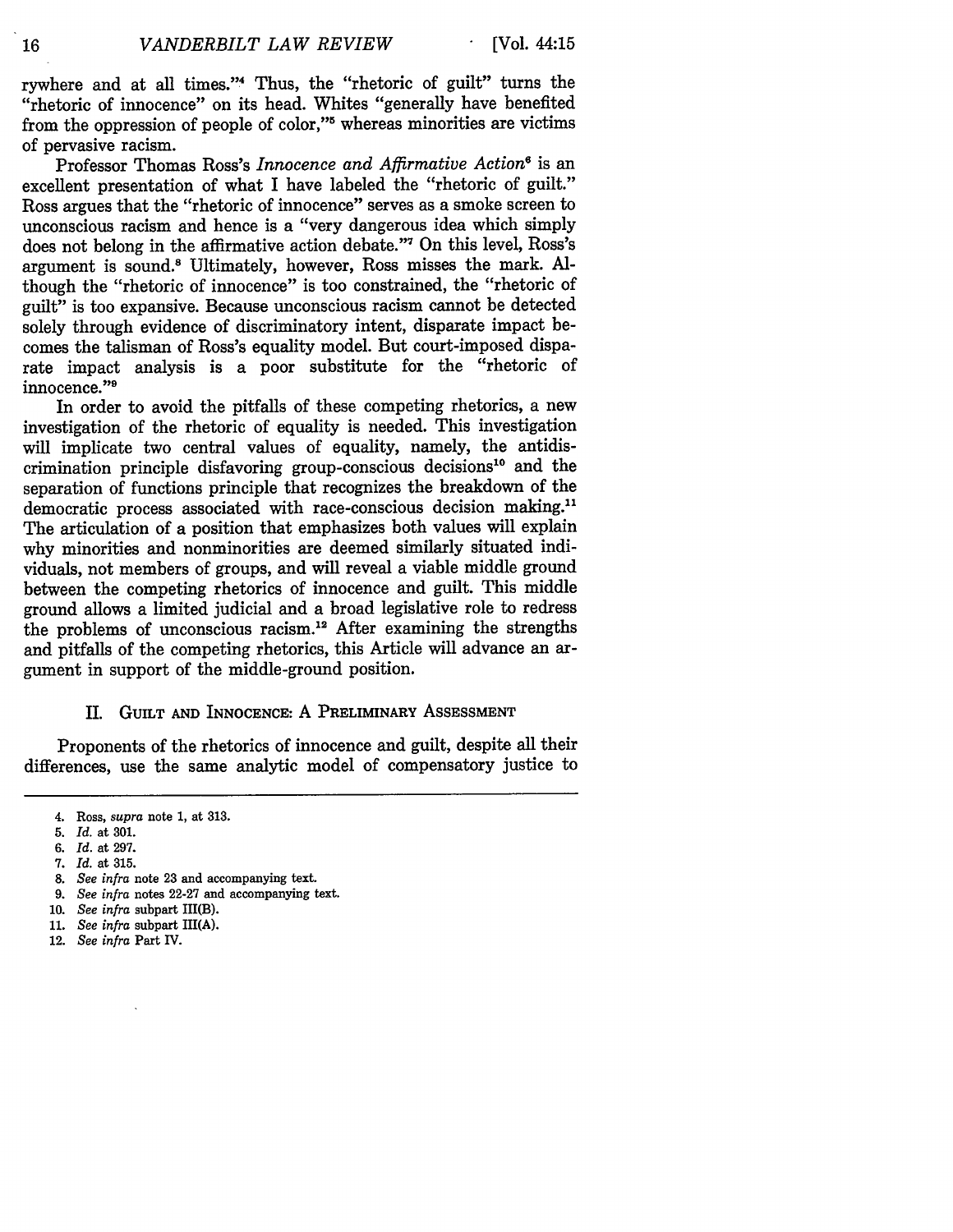gauge the correctness of affirmative action. Rather than justify affirmative action based on such forward-looking reasons as averting racial tension or increasing diversity,<sup>13</sup> the guilt and innocence models limit affirmative action to the eradication of racial discrimination. Neither model rejects what the Justice Department under President Reagan characterized as the "cardinal rule that government may neither favor nor disadvantage a person solely because of race or ethnicity."<sup>14</sup>

The difference between the innocence and guilt models lies in their identification of discrimination. The innocence model rejects theories of institutional discrimination, draws sharp lines between "equality of opportunity" and "equality of results," and demands specific proof of intentional, particularized discrimination for every individual who seeks race-conscious relief.'5 This demand for specificity is rooted in the belief that racial discrimination and racial imbalance are essentially unrelated. According to William Bradford Reynolds, Assistant Attorney General for Civil Rights during the Reagan years:

[While] much racial bias sadly remains **today...** the devastating failures of today are not the civil rights causes that divided a nation and a people in years gone **by.** The obvious and not-so-obvious barriers that once marked blacks as inferior and second-class citizens largely have been eliminated.<sup>16</sup>

Consequently, because discrimination does not explain imbalance, the innocence model suggests that our world might be imbalanced naturally. As Harvard sociologist Nathan Glazer stated: "It is a perfectly sound American path [to assume] that groups are different and **will** have their own interests and orientations, but [also to insist] that no one be penalized because of group membership. **.. ."**

The guilt model considers the rhetoric of innocence's conception of discrimination naive and insensitive. For the guilt rhetorician, discrimination is pervasive and explains the bulk of racial imbalance. Consider the following example:<sup>18</sup> A zoning board considers a proposal to rezone a single-family housing area to enable the construction of low-income housing. The sole focus of debate was a fight between environmentalists seeking to preserve green space and developers seeking to make a dol-

**<sup>13.</sup>** *See* Sullivan, *Sins of Discrimination: Last Term's Affirmative Action Cases,* **100 HARV.** L. Rzv. 78, 96-97 (1986); *see also* Kennedy, *Persuasion and Distrust: A Comment on the Affirmative Action Debate,* 99 HARv. L. REv. 1327, 1329-34 (1986).

<sup>14.</sup> Brief for the United States at 28, Wygant v. Jackson Bd. of Educ., 476 U.S. 267 (1986) (No. 84-1340) [hereinafter *Wygant* Brief].

**<sup>15.</sup>** *See* Fullinwider, *Introduction to* R. FuLiNwman & **C. MILLS, THE MoRAL** FOUNDATIONS *OF* **CIVIL RIGHTS (1986).**

**<sup>16.</sup>** Reynolds, *The Reagan Administration's Civil Rights Policy: The Challenge for the Future,* 42 **VAND.** L. RaV. 993, 1001 (1989).

<sup>17.</sup> Glazer, *Is Busing Necessary?,* **COMMzNTARY,** Mar. 1972, at **39,** 52.

<sup>18.</sup> This example derives from Lawrence, *supra* note 3, at 348-49.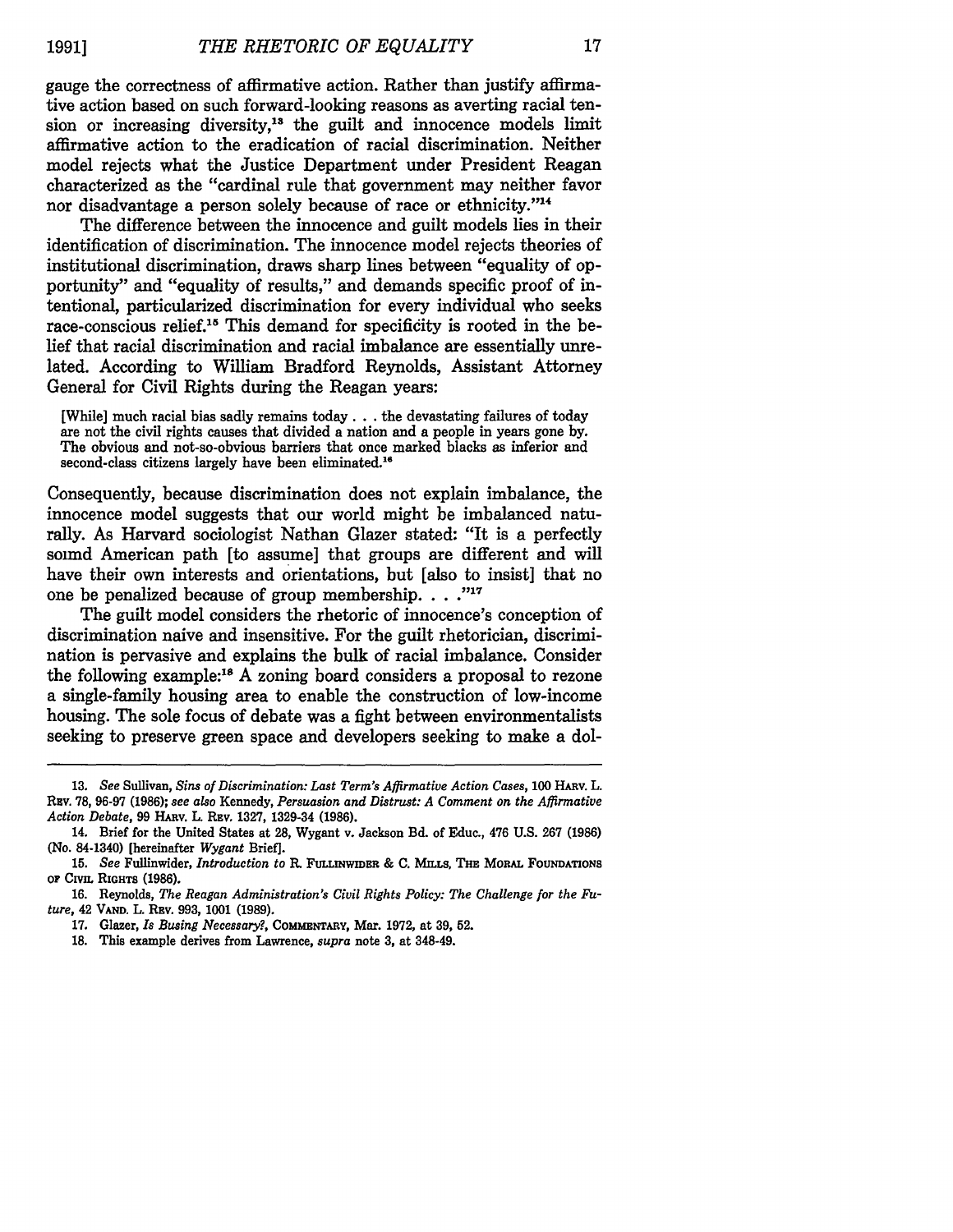lar. That racial minorities would be the principal beneficiaries of the low-income housing was not considered. Proponents of the guilt model would view this failure affirmatively to consider minority interests a "selective indifference or misapprehension of costs that occurs entirely outside of consciousness."19 In other words, by failing to consider psychological theories that explain submerged racism,<sup>20</sup> the demand for proof of discriminatory intent permits race-influenced decision making to go undetected and unremedied. According to Professor Charles Lawrence, leading proponent of the guilt model, "[t]raditional notions of intent do not reflect the fact that decisions about racial matters are influenced in large part by factors that can be characterized as neither intentional **...** nor unintentional."<sup>21</sup> Consequently, the guilt model argues that discrimination must be understood through disparate impact and suggests that in the absence of discrimination our world might be integrated naturally.

The guilt and innocence models are true opposites. The guilt model sees discrimination when ostensibly neutral government action has a disparate impact.<sup>22</sup> The innocence model, in contrast, sees no discrimination in this scenario. Furthermore, the guilt model sees affirmative action as a remedy for discrimination. The innocence model, however, views affirmative action itself as pernicious discrimination.

The choice between the rhetorics of guilt and innocence is ultimately a reflection of one's world view. On one hand, Professors Lawrence and Ross's critique of the rhetoric of innocence is effective. Their claim that "there are mental processes of which we have no awareness that affect our actions and the ideas of which we are aware" is beyond peradventure.<sup>23</sup> Consequently, the demand of the rhetoricians of innocence, and the Supreme Court,<sup>24</sup> that plaintiffs prove discriminatory in-

<sup>19.</sup> *Id.* at 349.

<sup>20.</sup> Lawrence offers two psychological theories to explain the emergence of racism-psychoanalytic theory and cognitive psychological theory. Psychoanalytic theory explains both the presence of racial stereotypes and the lag time between changes in discriminatory behavior and corresponding attitudes. *Id.* at 331-36. Cognitive theory views "human behavior, including racial prejudice, as growing out of the individual's attempt to understand his relationship with the world. **. .** while at the same time preserving his personal integrity." *Id.* at 336. Through processes of categorization, assimilation, and the search for coherence, attitudes are learned tacitly; thus, the individual is not even aware that he or she has been taught racist beliefs. *Id.* at 336-39.

<sup>21.</sup> *Id.* at **322** (footnote omitted).

<sup>22.</sup> The guilt model does not extend to all disparities. Disparities not understood in racial terms are presumably valid. For example, a gasoline tax or bridge toll, while causing greater hardship among the poor, who are disproportionately minorities, is devoid of cultural meaning. Disparities in employment, education, and housing, however, are understood in racial terms. The guilt model then is an'impact test with a cultural meaning trigger. *See generally id.* at 317.

<sup>23.</sup> *Id.* at 329.

<sup>24.</sup> See, e.g., Washington v. Davis, 426 U.S. 229 (1976).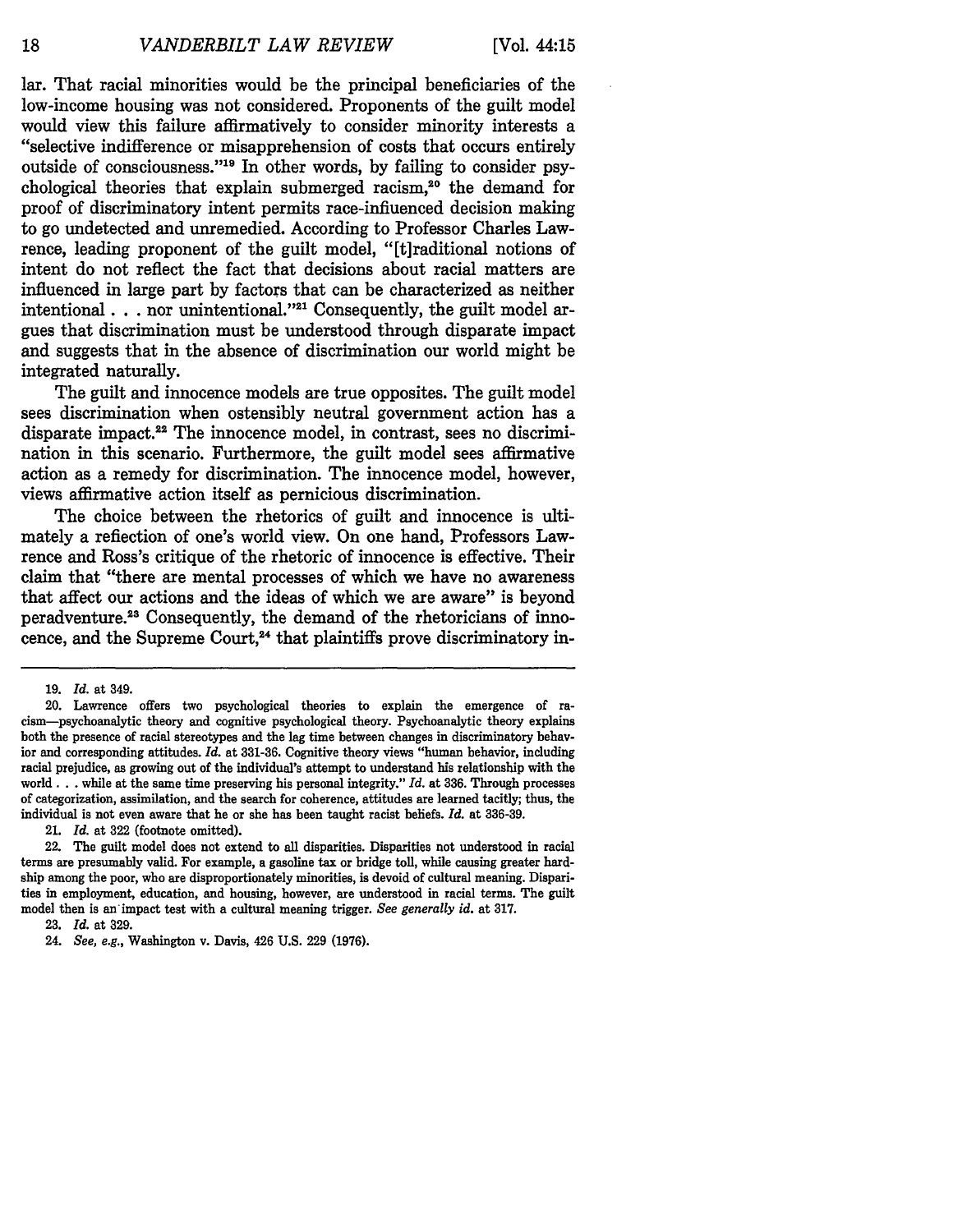tent, is troublesome. At the same time, however, there is force to the claims of Reynolds and other proponents of the rhetoric of innocence that choice, $25$  culture, $25$  and a "breakdown in both our educational and our moral systems"<sup>27</sup> at least partially explain group isolation. For this reason, effects-based proofs of discrimination are also problematic.

That neither the guilt nor innocence model is completely correct does not mean that one is forced to choose among these imperfect models. There are middle-ground solutions,<sup>28</sup> and this Article will offer one. Unlike other middle-ground approaches that are rooted in a substantive evaluation of the guilt and innocence models, however, this Article offers a solution based on the institutional capacity of the fact finder. Specifically, this Article will contend that the equality principle-that like persons be treated alike-cautions against the judiciary's adoption of an impact standard. At the same time, the equality principle *does not* preclude elected government's recognition of unconscious racism. The explanation for this apparent inconsistency is rooted in the fundamental difference between judicial and legislative fact-finding.

# III. **EQUALITY AND THE LIMITS OF JUDICIAL INTERVENTION**

Equality, according to Aristotle, demands that people who are alike be treated alike, and correlatively, people who are unlike be treated unlike in proportion to their unlikeness.<sup>29</sup> But how do we define likeness and unlikeness?<sup>30</sup> People are like and unlike in an infinite number of ways-age, wealth, race, religion, gender, eye color, and so on. How, then, can we measure whether government is treating likes alike and unlikes differently? Are methadone users unlike alcoholics with respect to employability?<sup>31</sup> Are business persons who advertise on their own de-

**<sup>25.</sup>** *See generally* Glazer, *supra* note **17.**

**<sup>26.</sup>** *See generally* T. **SOWELL, THE ECONOMICS AND PoLrrics OF RACE: AN INTERNATIONAL PERsPECTIVE (1983).**

**<sup>27.</sup>** Reynolds, *supra* note **16,** at **1001.**

**<sup>28.</sup>** *See, e.g.,* Blumstein, *Defining and Proving Race Discrimination: Perspectives on the* an evidentiary effects test that uses the res ipsa loquitur concept in tort law as a model for identifying purposeful discrimination); Eisenberg, *Disproportionate Impact and Illicit Motive: Theories of Constitutional Adjudication,* 52 N.Y.U. L. **REv.** 36 (1977) (proposing a "causation theory" under which present disparities proximately caused by prior discrimination would trigger strict review); Perry, *The Disproportionate Impact Theory of Racial Discrimination*, 125 U. PA. L. Rev. 540 (1977) (advocating heightened rationality review for neutral laws with disproportionate impact).

<sup>29. 3</sup> ARISTOTLE, **ETHICA** NICHOMACHEA 1131a-1131b (W. Ross trans. 1925).

**<sup>30.</sup>** For an argument that the subjectivity associated with this determination is suggestive of the superfluous nature of equality analysis, see Westen, *The Empty Idea of Equality*, 95 HARV. L. **REv. 537** (1982). For a counterargument, see Chemerinsky, *In Defense of Equality: A Reply to Professor Westen,* 81 **MICH.** L. **REv.** 575 **(1983).**

**<sup>31.</sup>** *See* New York City Transit Auth. v. Beazer, 440 U.S. 568 (1979) (upholding such line drawing).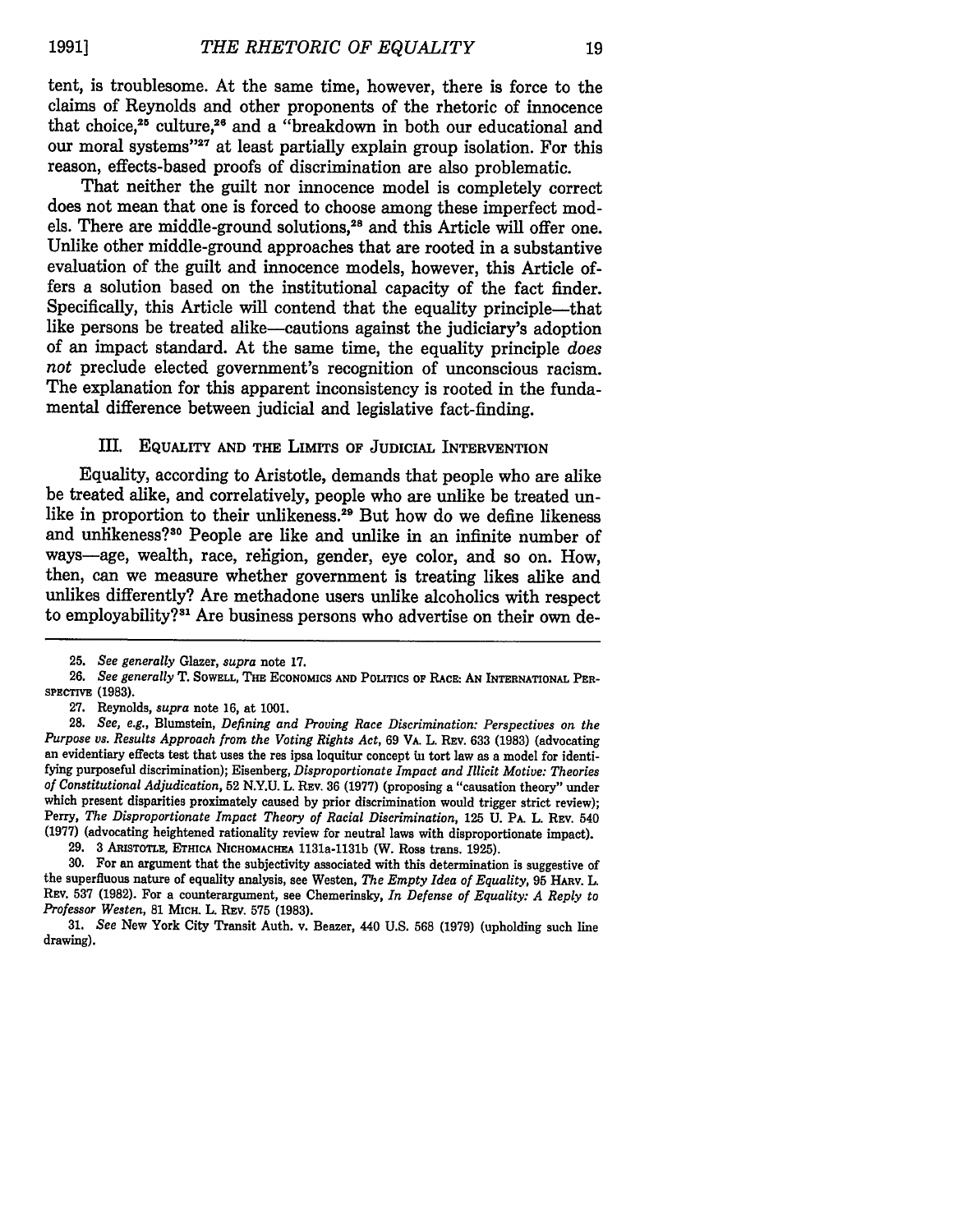livery vehicles different from business persons who advertise by renting space on delivery vehicles owned by others?<sup>32</sup>

As an example, take the case of affirmative action. Defenders of preferential treatment argue that race- and gender-conscious measures may be consistent with Aristotle's equality principle. Under this argument, preferences for minorities over whites, or women over men, treat unlikes differently. Since unlikes may be treated differently, these preferences are permissible. In contrast, preferences for men over women or whites over minorities treat likes differently.

For example, when Alan Bakke is denied admission to medical school because the University of California at Davis reserves slots for minority students, his different treatment neither would stigmatize him as racially inferior nor frustrate state efforts to combat historic racial discrimination.<sup>33</sup> In these ways, Alan Bakke is unlike his minority counterparts. Compare this to the University of Texas's denial of admission in 1946 to Heman Sweatt, an otherwise qualified black applicant, on the basis of race. Sweatt's educational qualifications are not different from his white counterparts. Only racial prejudice can explain this difference in treatment.<sup>34</sup> The argument for the preferential treatment of women is much the same. Virginia Military Institute's male-only policy perpetuates negative stereotypes without advancing an important state objective. Mills College's women-only policy inflicts no real harm on .<br>men.<sup>35</sup>

Opponents of affirmative action reject these distinctions. The Reagan Administration, for example, persistently argued that race should play no role in decision making.36 Viewing all race-conscious measures as abhorrent, William Bradford Reynolds argues, discrimination "can indeed begin to be discussed largely as a problem of the past **...** [however, if we] continue to view group-oriented social issues as civil rights issues **...** [we] could well find ourselves **...** in a racially ordered society."37 Under this absolutist ideal of equality, then, minorities and whites are *always* alike.

The above arguments reveal that the equality principle, **by** itself, does not provide all the tools needed to solve the problem of govern-

**<sup>32.</sup>** *See* Railway Express Agency v. New York, **336 U.S. 106** (1949) (upholding such line drawing).

<sup>33.</sup> *See* Westen, *supra* note 30, at 582-83.

<sup>34.</sup> *See id.* at 581-82.

**<sup>35.</sup>** *See* Raspberry, *How Do You Justify Separate Schools?,* Wash. Post, May 25, 1990, at A21, col. 2.

<sup>36.</sup> *See generally* Schwartz, *The 1986 and 1987 Affirmative Action Cases: It's All Over but the Shouting,* 86 **MICH.** L. Rav. 524 (1987).

<sup>37.</sup> Reynolds, *Individualism vs. Group Rights: The Legacy of Brown,* 93 **YALE.** L.J. 995, 1005 (1984).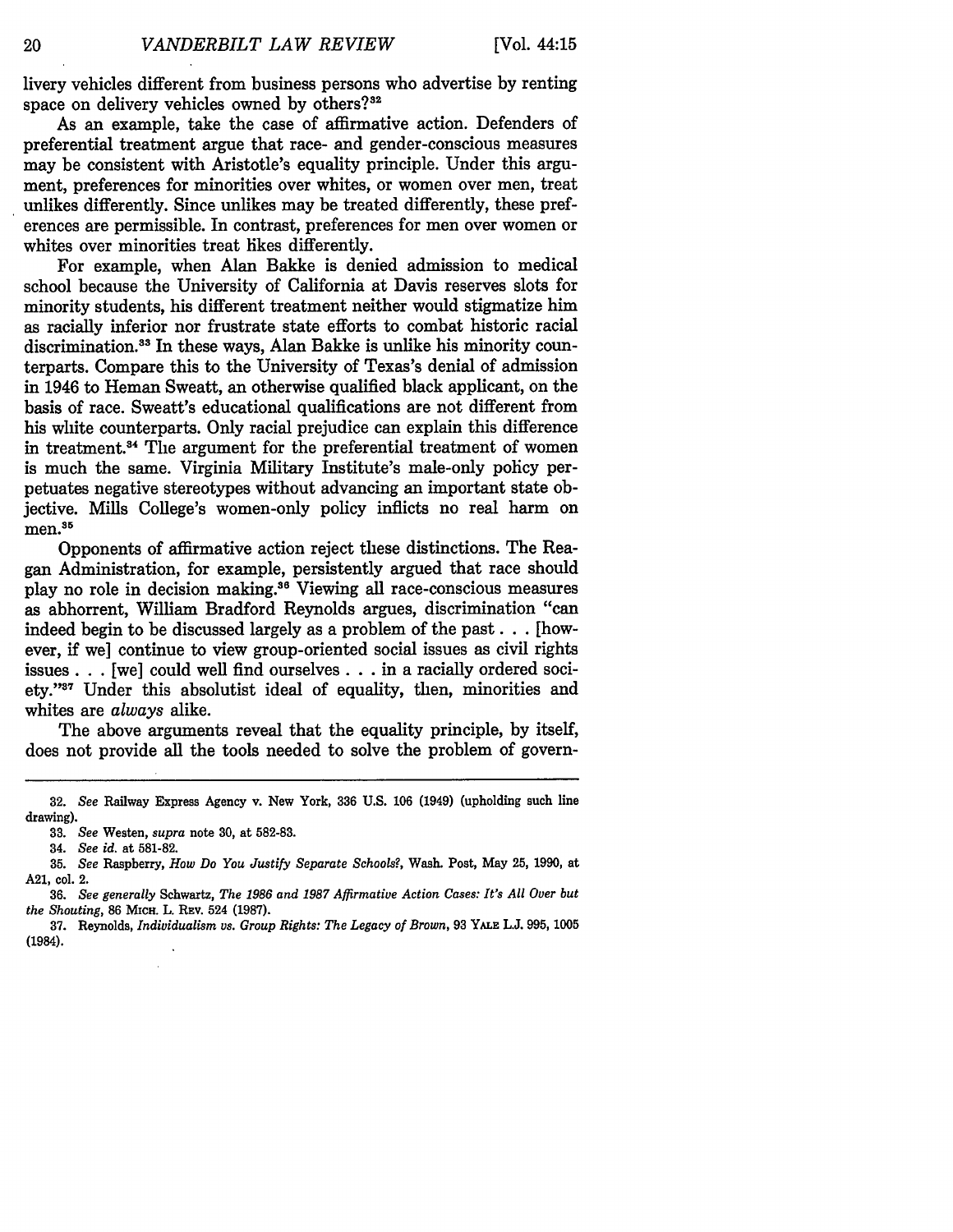ment classification. Instead, equality must work in tandem with other values. Supreme Court equality decisions reveal two such values-the separation of judicial and lawmaking functions (separation of functions principle), and the moral imperative that government should not engage in group-conscious decision making (the antidiscrimination principle).

Before turning to an analysis of these values, a few words about the nature of this inquiry are appropriate. As mentioned, the equality principle uses a relativistic measure of the propriety of governmental conduct. When two individuals are deemed alike or similarly situated, government cannot draw explicit lines distinguishing them. When two individuals are deemed unlike or differently situated, government can draw explicit lines distinguishing them. Indeed, government *should* draw appropriate lines distinguishing unlikes. The following chart serves as a simple measure of the propriety of government line drawing.

|                          | neutral<br>law | explicit<br>line drawing |
|--------------------------|----------------|--------------------------|
| similarly<br>situated    | appropriate    | inappropriate            |
| dissimilarly<br>situated | inappropriate  | appropriate              |

This chart illustrates the basic point made above. An equality-based challenge to governmental action requires explicit line drawing of likes or the failure to draw lines for unlikes.

The distinction between positive and negative rights, however, obviates the need to consider government's failure to treat unlikes differently.<sup>38</sup> If the Constitution is understood to be a charter of negative liberties, as Justice John M. Harlan argued, then the equality guarantee does not impose "'an affirmative duty to lift the handicap flowing from differences'. . . To so construe it would be to read into the Constitution a philosophy of leveling that would be foreign to many of our basic concepts of the proper relations between government and society."<sup>39</sup> Consequently, while poor and wealthy women are differently situated with respect to their ability to pay for an abortion, "it simply does not follow that a woman's freedom of choice carries with it a constitutional entitlement to financial resources to avail herself of the **full** range of

**39.** Douglas v. California, **372 U.S. 353, 362 (1963)** (Harlan, **J.,** dissenting) (footnote omitted).

*<sup>38.</sup> See generally* Currie, *Positive and Negative Constitutional Rights,* **53** U. **CHL** L. REv. 864 **(1986).**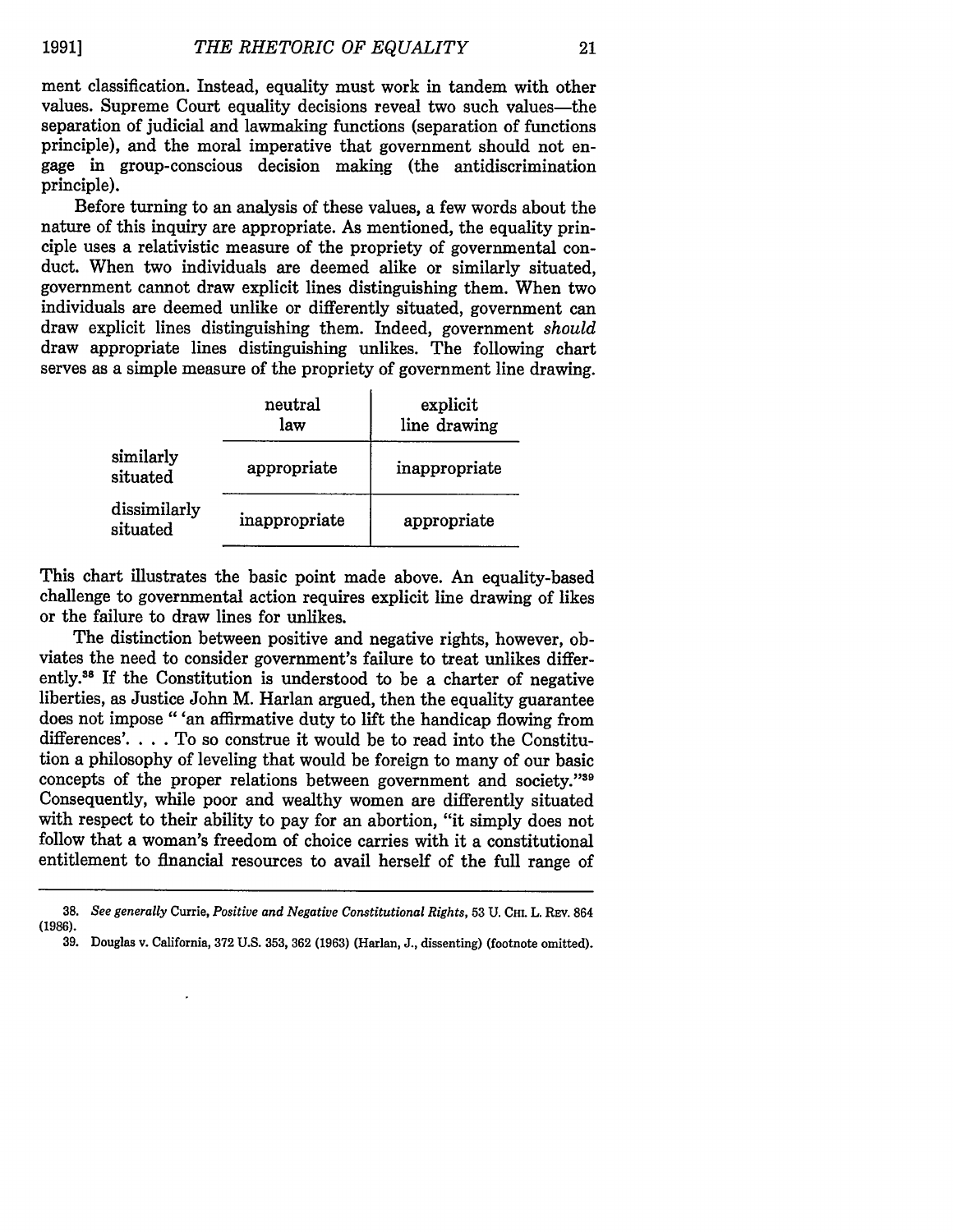protected choices. '40 Moreover, while antidiscrimination laws that ensure access to public accommodations for handicapped individuals further equality,<sup>41</sup> the Constitution does not mandate the enactment of this type of legislation. Finally, in explaining why the state has no duty to rescue a child victimized by an abusive parent,<sup>42</sup> the Court noted that the due process clause "is phrased as a limitation on the State's power to act, not as a guarantee of a certain minimum level of safety and security. . **.** . [Like other constitutional rights, it] was intended to prevent government 'from abusing [its] power, or employing it as an instrument of oppression $[.]$ <sup>,  $,43$ </sup>

The positive-negative rights dichotomy thus immunizes government for its failure to recognize unlikeness affirmatively. Government only runs afoul of the equality principle when it treats likes differently. Consequently, when courts defer to government line drawing as distinctions among unlikes, the raw power of government is enhanced. In turn, when the judiciary considers individuals similarly situated, less discretion is available to elected government.

The separation of functions and antidiscrimination principles reveal who is similarly and who is differently situated. These values, therefore, represent the cornerstone of equality analysis.

#### *A. Separation of Functions Principle*

The separation of functions principle recognizes that popularly elected government is the true source of lawmaking. As Judge Richard Posner notes: "The real 'justification' for most legislation is simply that it is the product of the constitutionally created political process of our society."<sup>44</sup> The judiciary's role is to put into effect the legislative will. The judiciary, however, also ensures that majoritarian government operates within constitutional norms, and hence, may invalidate unconstitutional government action.

The constitutional positioning of the judiciary as simultaneously subordinate to and master over the legislative process creates the classic

<sup>40.</sup> Harris v. McRae, 448 **U.S.** 297, **316 (1980).**

<sup>41.</sup> The recently enacted Americans with Disabilities Act, Pub. L. No. 101-336, 104 Stat. 327 (1990), is such a measure. Under the Act, state and private employers of 15 or more must make "reasonable accommodations" to otherwise qualified handicapped individuals. *Id. §* 101, 104 Stat. 330-31.

<sup>42.</sup> *See* DeShaney v. Winnebago County, 109 S. Ct. 998 (1989).

<sup>43.</sup> *Id.* at 1003 (quoting Davidson v. Cannon, 474 U.S. 344, 348 (1985)). For a critique of *Deshaney,* see Strauss, *Due Process, Government Inaction, and Private Wrongs,* 1989 **SuP. CT.** REV. **53;** Minow, *Words and the Door to the Land of Change: Law, Language, and Family Violence,* 43 **VAND.** L. REv. 1665 (1990).

<sup>44.</sup> Posner, *The Defunis Case and the Constitutionality of Preferential Treatment of Racial Minorities,* 1974 Sup. **CT.** REv. 1, 29.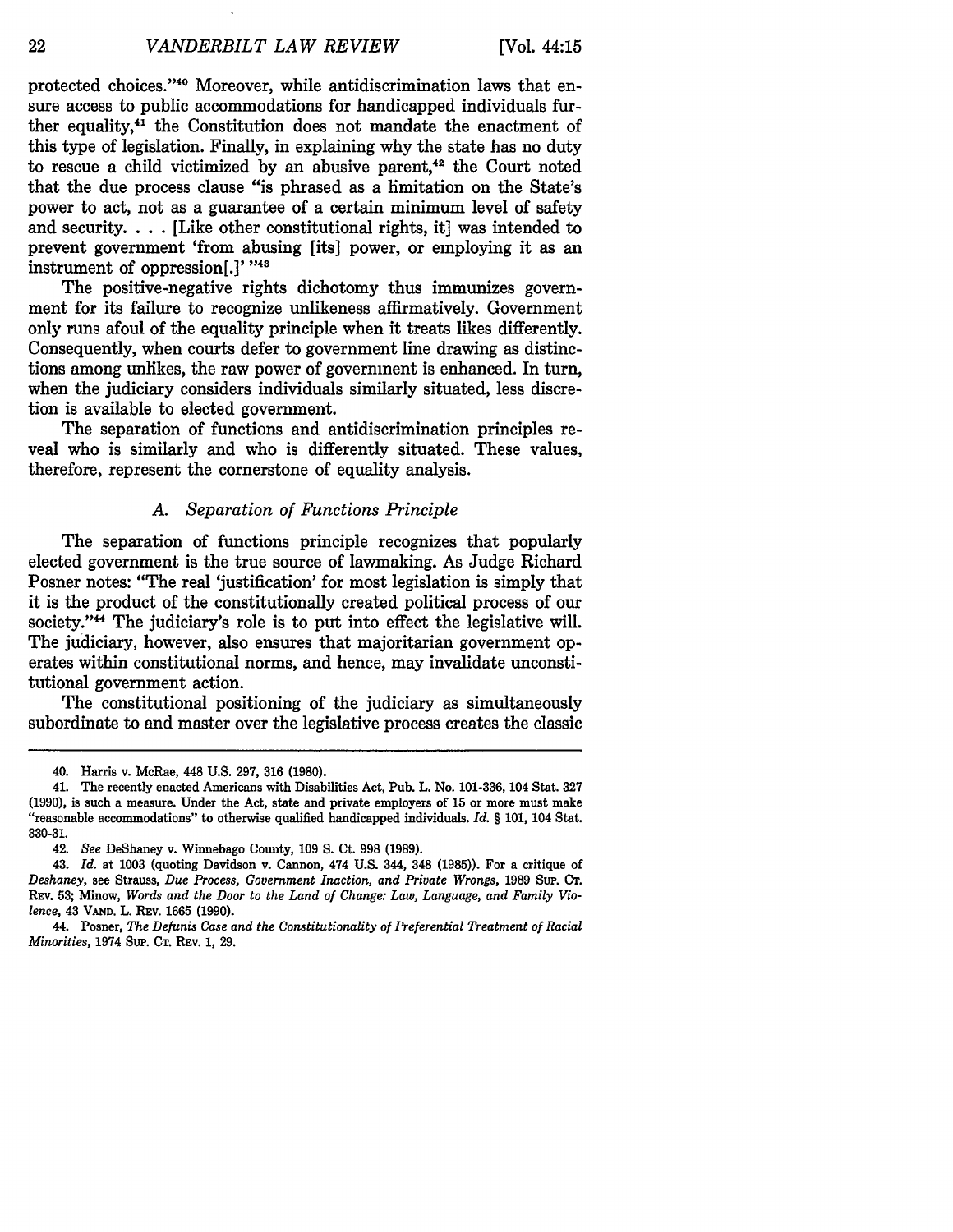countermajoritarian difficulty. In his classic work, *The Least Dangerous Branch,* Alexander Bickel spoke of judicial review as antidemocratic.4<sup>5</sup> That judicial review is "undemocratic" does not make it inappropriate. Indeed, Bickel even speaks of the judiciary's need to check legislative expediency and states that the courts are the branch of government best suited to "appeal to men's better natures, to call forth their aspirations."<sup>46</sup> The question remains how the judicial branch shapes legislative characterizations of who is similarly and differently situated, given the countermajoritarian role of the judiciary in government. Remember: the courts' depiction of individuals as differently situated protects government line drawing; the courts' labeling of individuals as similarly situated cabins government regulation.

The answer devised **by** the Court is a two-tiered classification approach. 7 Government, for the most part, is presumed trustworthy and may deem people unlike without intrusive judicial scrutiny. The important exception to this rule is classifying persons according to their race, gender, and other "suspect" traits.<sup>48</sup> These factors are deemed to reflect prejudice and antipathy, not legitimate state interests.49 Consequently, "[w]hen there is proof that a discriminatory purpose has been a motivating factor in the decision, **. . .** judicial deference is no longer justified."<sup>50</sup> In such cases, government line drawing is viewed as the unlike treatment of likes.

The principal emphasis of separation of functions, however, is the primacy of elected government and the correspondingly narrow role of judicial review. This is best revealed in the rational basis review of so-

[W]hen the Supreme Court declares unconstitutional a legislative act[,J **. . .** it thwarts the will of the representatives of the actual people of the here and now; it exercises control, not in behalf of the prevailing majority, but against it. That, without mystic overtones, is what actually happens **. . .** and it is the reason the charge can be made that judicial review is undemocratic.

*Id.*

46. *Id.* at **26.**

<sup>45.</sup> **A. BICKEL, THE LEAST DANGEROUS BRANCH 16-17 (1962).** Bickel states:

<sup>47.</sup> The two-tiered approach is much maligned. First, some commentators consider it an inappropriate way to decide equality cases. See Gunther, In Search of Evolving Doctrine on a Changing Court: A Model for Newer Equal Protection, 86 HARV. L. REV. 1 (1972) (stating that the two-tiered approach is too rigid because it does not allow "modest interventionism"); Karst **&** Horowitz, *The* Bakke *Opinions and Equal Protection Doctrine,* 14 HARv. **C.R.-C.L.** L. REv. **7 (1979)** (stating that the two-tiered approach pays too much attention to standard of review and too little attention to matters of substance). Second, some commentators have demonstrated that interest balancing, not a principled application of two-tier review, best explains equality decision making. *See* Aleinikoff, *Constitutional Law in the Age of Balancing,* **96** YALE **L.J.** 943 **(1987);** Ortiz, *The Myth of Intent in Equal Protection,* 41 **STAN.** L. REv. **1105 (1989).**

<sup>48.</sup> Palmore v. Sidotti, 466 **U.S.** 429, 432 (1984).

<sup>49.</sup> City of Cleburne v. Cleburne Living Center, Inc., 473 **U.S.** 432, 440 **(1985).**

**<sup>50.</sup>** Arlington Heights v. Metropolitan Housing **Dev.** Corp., 429 **U.S. 252, 265-66 (1977).**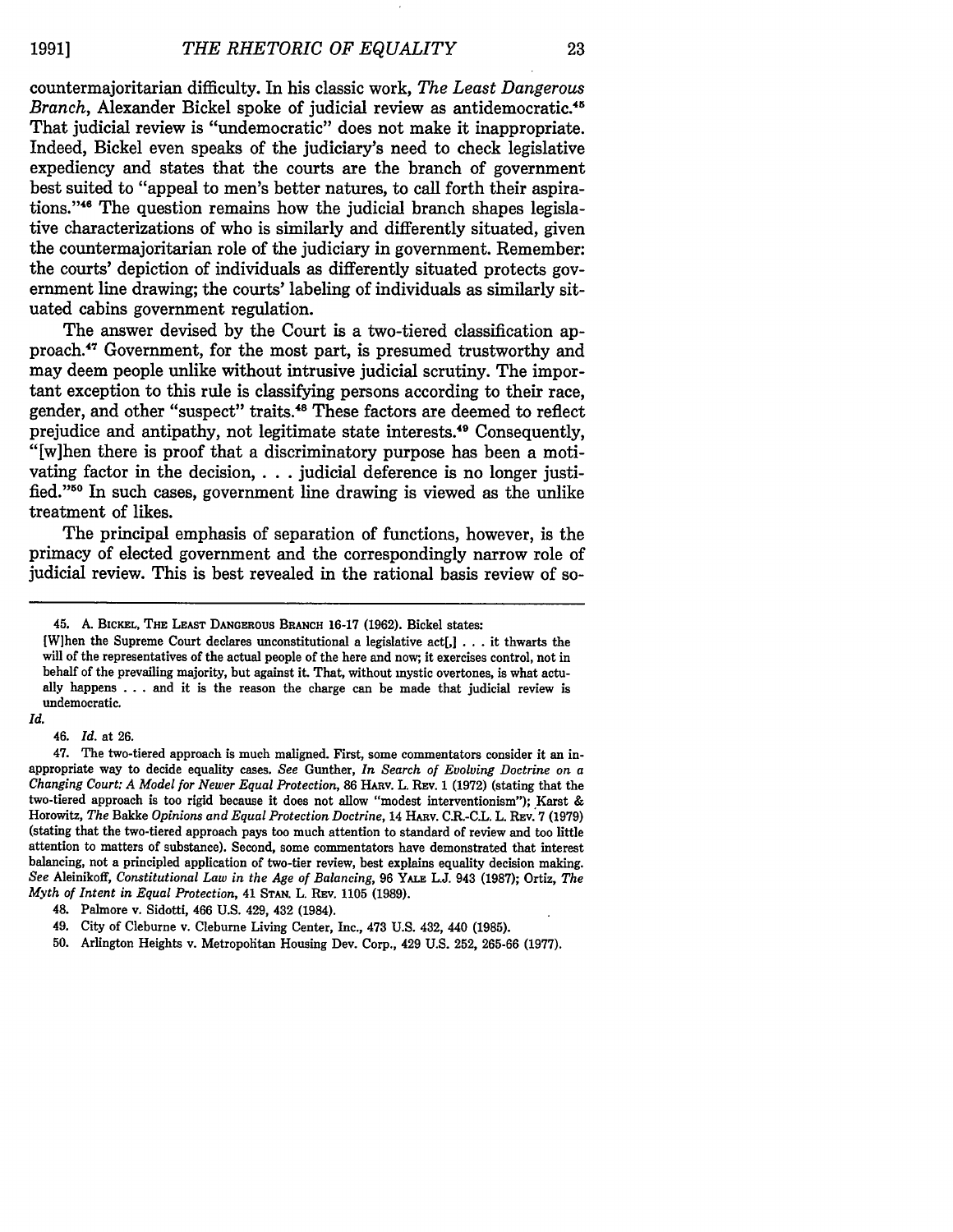cial and economic legislation.<sup>51</sup> Rational basis review reveals the Court's willingness to ascribe legitimating rationales to seemingly arbitrary classifications.<sup>52</sup> Additionally, it emphasizes that incorrect legislative fact-finding and suspect legislative purposes do not render a statute unconstitutional, as long as the legislature's stated rationale is theoretically legitimate.<sup>53</sup> Finally, rational basis review enables government attorneys to subvert actual legislative purpose **by** offering plausible post hoc justifications for government actions.<sup>54</sup>

The inevitability of legislative classification and the impropriety of judicial lawmaking afford underlying rationales for rational basis review. **55 A** classic statement of the judiciary's trust in majoritarian government is *Vance v. Bradley*:<sup>56</sup> "The Constitution presumes that, absent some reason to infer antipathy, even improvident decisions will eventually be rectified **by** the democratic process and that judicial intervention is generally unwarranted no matter how unwisely we may think a political branch has acted."<sup>57</sup> Moreover, the Court is an inappropriate forum for the determination of complex factual questions involved in constitutional adjudication because of the nature of the judicial process.<sup>58</sup>

Even though rational basis review enables government to envision a world of unlikes in its line drawing, this does not mean that governmen-

52. See, e.g., Williamson v. Lee Optical, 348 U.S. 483 (1955) (validating law requiring optometrist's prescriptions for opticians to fit old glasses into new frames while exempting sellers of ready-to-wear glasses).

53. *See* Minnesota v. Clover Leaf Creamery Co., 449 U.S. 456 (1981) (upholding "environmental" law prohibiting sale of milk in plastic nonreturnable containers despite evidence both of intent to harm out-of-state producers and of harmful environmental effects of legislation).

54. *See* United States R.R. Retirement Bd. v. Fritz, 449 U.S. 166 (1980) (upholding pension disability classification despite evidence that law subverted intended purpose).

55. As the Supreme Court stated in New York City Transit Authority v. Beazer: When a legal distinction is determined. **. .** between night and day, childhood and maturity, or any other extremes, a *point has to be fixed or a line has to be drawn* **....** Looked at by itself without regard to the necessity behind it the line or point seems arbitrary. It might as well or nearly as well be a little more to one side or the other. *But when it is seen that a line or point there must be,* and that there is no mathematical or logical way of fixing it precisely, the decision of the legislature must be accepted unless we can say that it is very wide of any reasonable mark.

440 U.S. 568, **593** n.41 (1979) (quoting Louisville Gas Co. v. Coleman, 277 U.S. 32, 41 (1928) (Holmes, J., dissenting)) (emphasis added).

56. 440 U.S. 93 (1979).

57. *Id.* at 97 (footnote omitted).

58. Oregon v. Mitchell, 400 U.S. 112, 247-48 (1970) (Brennan, J., concurring in part and dissenting in part). This concept received positive expression in *Arlington Heights:* "[B]ecause legislators and administrators are properly concerned with balancing numerous competing considerations[,] **.. .** courts refrain from reviewing the merits of their decisions. . **. ...** 429 U.S. at 265.

<sup>51.</sup> See Devins, *Appropriations Redux,* 1988 DuKE L.J. 400-06.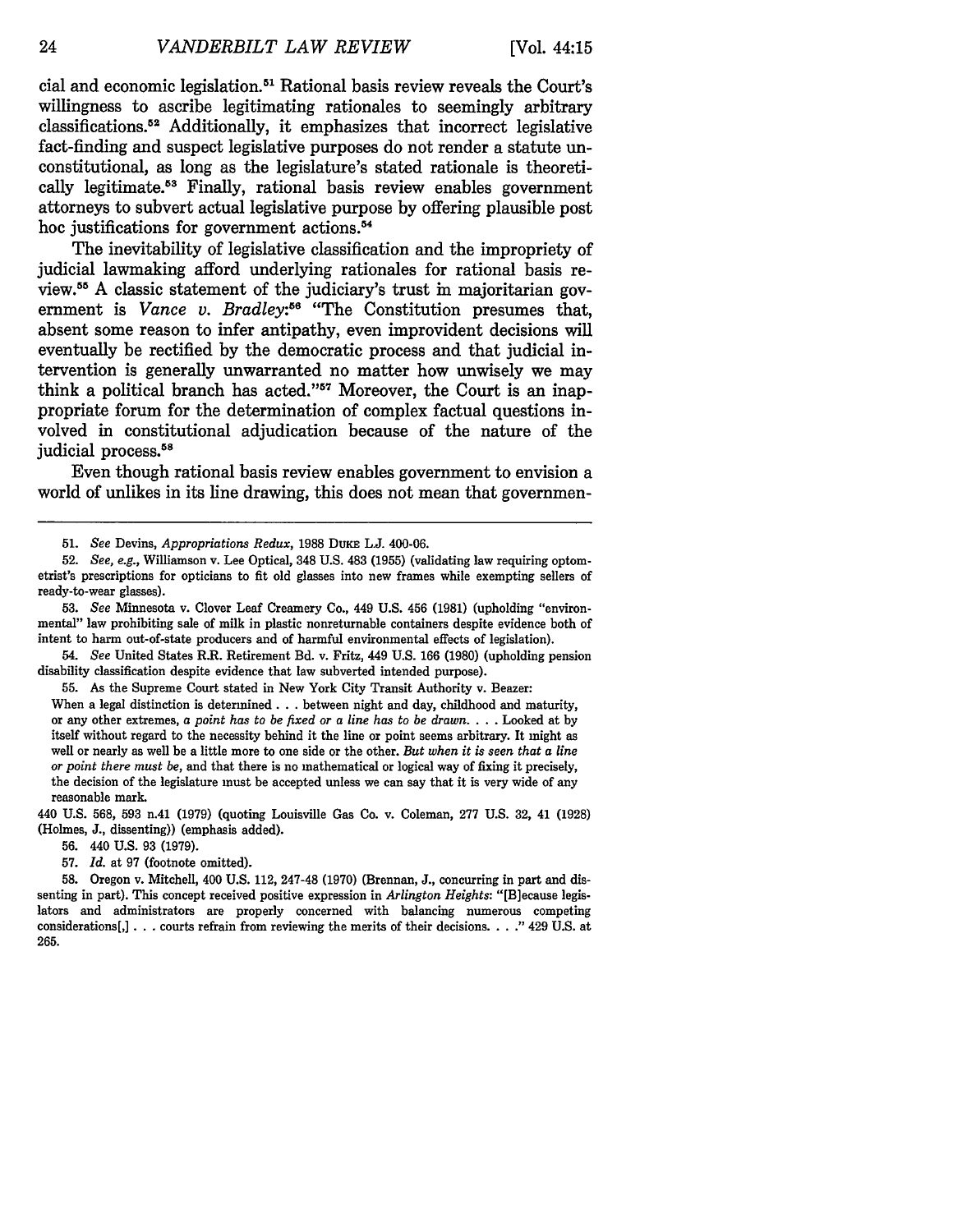tal line drawing is immune from constitutional attack.<sup>59</sup> It does suggest, however, that concerns about separation of functions limit the breadth of suspect governmental line drawing. The Court's reluctance to find a classification suspect, as well as the Court's cramped view of what constitutes a discriminatory classification, confirms this latter proposition.

*City of Cleburne v. Cleburne Living Center, Inc.6 <sup>0</sup>*illustrates the Court's reluctance to expand heightened review beyond classifications based on race, gender, alienage, and illegitimacy. In reviewing the constitutionality of a zoning exemption of homes for "the insane or feebleminded,"61 the Court in *Cleburne* rejected arguments that laws discriminating against the mentally retarded are suspect. The Court accorded little weight to both the immutability of mental retardation and the introduction of overwhelming evidence demonstrating pernicious discrimination against the retarded.<sup>62</sup> Instead, the Court noted that *some* classifications according to mental retardation are rational,<sup>63</sup> and that antidiscrimination legislation protecting the mentally retarded reveals that the mentally retarded are not *without* political power.<sup>64</sup>

This reasoning is extremely restrictive. Immutability concerns are negated by the fact that the classification can be related to a legitimate governmental purpose.<sup>85</sup> Indeed, under the Court's standard in *Cleburne,* gender, illegitimacy, and alienage might not constitute suspect classifications. In prior cases, the Court has found that all three classifications serve important governmental interests.<sup>66</sup> Also, with respect to all three classifications, the government has enacted antidiscrimination legislation.<sup>67</sup> Following the *Cleburne* standard, political-

- **63.** *Id.* at 442-43.
- 64. *Id.* at 443-45.

**65.** When immutability is "often relevant to legitimate purposes," legislative line drawing with respect to immutability does not necessarily render such government action suspect. **J. ELY, DEMOCRACY AND DISTRUST 150 (1980).** The question remains, however, whether government over- whelmingly furthers legitimate purposes through such line drawing. If not, the plausibility of legitimate line drawing is rebutted **by** the actuality of pernicious purpose. In other words, the prospect of legitimate line drawing should not cloak the reality of irrational discrimination. *Cleburne,* beyond pointing to the prospect of rational discrimination, does not pursue this line of inquiry.

**66.** *See* Roestker v. Goldberg, 453 **U.S. 57 (1981)** (upholding male-only draft); Ambach v. Norwick, 441 **U.S. 68 (1979)** (upholding citizenship requirement for public school teachers); Lalli v. Lalli, 439 **U.S. 259 (1978)** (upholding precondition of a court order of filiation on intestate inheritance of nonmarital children).

**67.** *See* Immigration and Nationality Act, 8 **U.S.C.** § 1324b **(1988)** (alienage); Act of Oct. **31, 1978,** Pub. L. No. **95-555, 92** Stat. **2076** (codified at 42 **U.S.C.** § 2000e **(1988))** (gender); **TENN. CoDE** *ANN.* § **36-2-208** (1984) (illegitimacy).

<sup>59.</sup> *See supra* notes 48-50 and accompanying text.

<sup>60. 473</sup> U.S. 432 (1985).

<sup>61.</sup> *Id.* at 436 n.6.

**<sup>62.</sup>** *Id.* at **461-65** (Marshall, **J.,** concurring in part and dissenting in part) (chronicling discrimination against the mentally impaired).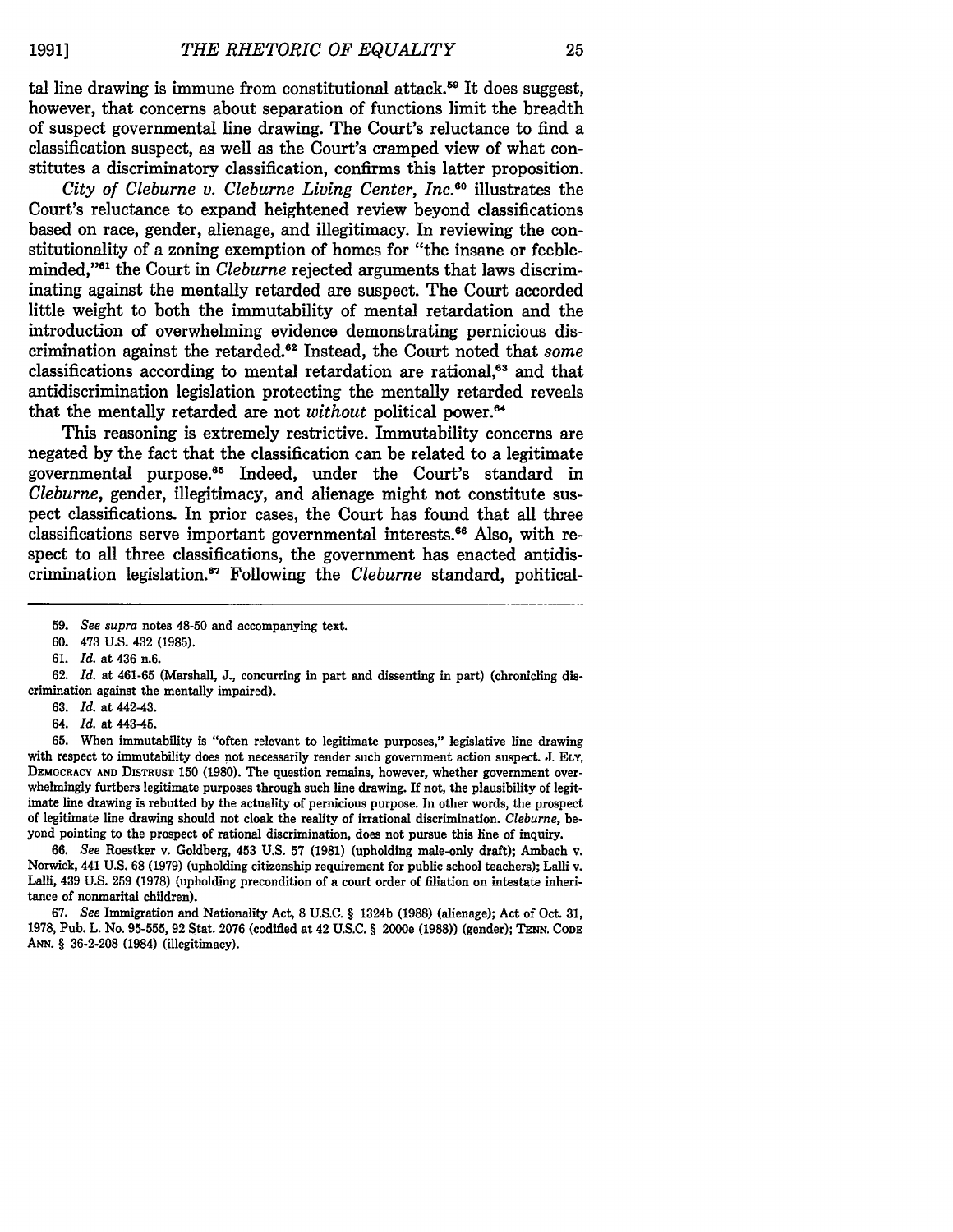disfranchisement concerns in these cases evaporate with the passage of antidiscrimination legislation.

*Cleburne's* narrowness is rooted in the Court's increasing sensitivity to separation of functions concerns. In addition to finding rational discrimination and the prospect of political representation present in *Cleburne,* the Court also gave weight to the "general rule. **. .** that legislation is presumed to be valid,"<sup>68</sup> and to the related pragmatic concern that if the mentally retarded were deemed suspect, then the Court would be hard pressed "to find a principled way to distinguish a variety of other groups who have perhaps immutable disabilities. **. .** and who can claim some degree of prejudice from at least part of the public at large."<sup>69</sup> The Court, then, is quite hesitant to let the genie of legislative distrust out of the bottle of presumptive validity.

The Court's explication of what constitutes a discriminatory classification sends a similar message. With few exceptions,<sup>70</sup> Court holdings suggest that unless government uses a forbidden word-race, gender, and so on—the statute or regulation is not deemed facially improvident. Consequently, although a fair housing ordinance that requires voter approval of certain group-conscious regulations governing real estate transactions is an impermissible racial classification, $71$  the Court found perfectly acceptable a state constitutional provision prohibiting state construction of low-rent housing unless first approved in a community election.72 Even more striking was the Court's holding that a law excluding pregnancy-related disability from a state disability insurance program was not considered a gender classification because the "program does not exclude anyone from benefit eligibility because of gender but merely removes one physical condition-pregnancy-from the list

<sup>68.</sup> *Cleburne,* 473 U.S. at 440.

<sup>69.</sup> *Id.* at 445-46. The Court also added that "[o]ne need mention in this respect only the aging, the disabled, the mentally ill, and the infirm. *We are reluctant to set out on that course, and we decline to do so." Id.* at *446* (emphasis added).

<sup>70.</sup> The most recent exception is Washington v. Seattle School Dist., 458 U.S. 457 (1982), in which the Court invalidated a state initiative prohibiting school boards from requiring students to attend schools not nearest to or next nearest to their homes. While the law speaks of neighborhood schools and not race-related busing, the Court-pointing to numerous nonracial exceptions to the neighborhood schools policy-concluded that the Washington law was race specific. *Id.* at 470-84. In contrast, the Court-on the day *Seattle* was issued-labeled race neutral an amendment to the California Constitution prohibiting state courts from ordering mandatory pupil assignments unless necessary to remedy the federal equal protection clause. Crawford v. Board of Educ., 458 U.S. **527** (1982). For an examination of these cases, see Sunstein, *Public Values, Private Interest, and the Equal Protection Clause, 1982 Sup. CT. REV. 127. Another neighborhood school case is Austin In*dep. School Dist. v. United States, 429 U.S. 990 (1976) (mem.), in which the Court upheld a neighborhood school policy whose foreseeable and inevitable effect was racial isolation.

<sup>71.</sup> *See* Hunter v. Erickson, **393** U.S. **385** (1969).

<sup>72.</sup> James v. Valitera, 402 U.S. 137 (1971).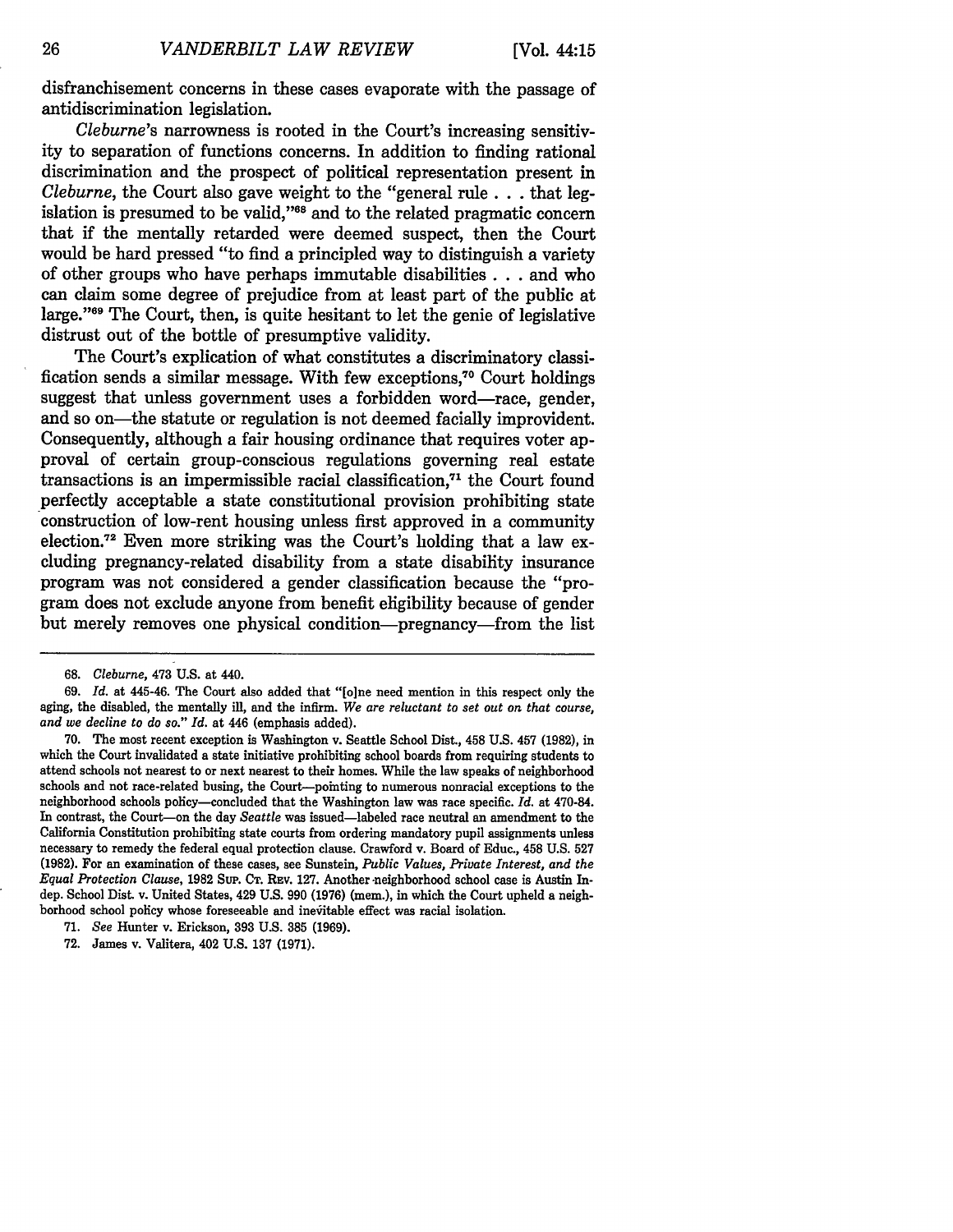of compensable disabilities."73 In plain terms, while the pregnancy exclusion only affects women, some women never become pregnant. The class of unaffected, thus, includes men and women; for the Court, the program was not defined along. gender lines. This failure to deem pregnancy a surrogate for gender seems, to say the least, a stretch.<sup>74</sup> It also suggests that the Court envisions itself as a limited countermajoritarian check.

The separation of functions principle helps to explain the Court's use of a two-tiered classification approach, its hesitancy to label a classification suspect, and its disinchination to find legislation group specific. Since individuals are considered similarly situated only when a classification is found suspect, separation of functions limits the invocation of suspect class criteria, and as a result, heightened review. Therefore, separation of functions empowers government by authorizing the identification of individuals as unlikes. At the same time, separation of functions treats people as likes with respect to suspect criteria and disfavors government line drawing on the basis of race, gender, alienage, and illegitimacy.

### *B. Antidiscrimination Principle*

The antidiscrimination principle disfavors *all* race-dependent decision making.75 While the antidiscrimination principle does not prohibit race-dependent action,<sup>76</sup> it demands that such government action pass strict scrutiny's compelling interest and least restrictive means requirements.<sup>77</sup> For the most part, this rigorous test is satisfied only by racial classifications that remedy discrimination.<sup>78</sup>

By disfavoring race-dependent line drawing, the antidiscrimination principle holds that individuals cannot be deemed unlikes on racial grounds. In the words of Justice John Paul Stevens: "Persons of differ-

<sup>73.</sup> Geduldig v. Aiello, 417 U.S. 484, 496 n.20 (1974).

<sup>74.</sup> For a criticism of *Geduldig,* see Williams, *The Equality Crisis: Some Reflections on Culture, Courts, and Feminism,* 7 WoMEN's RTs. L. REP. 125 (1982).

<sup>75.</sup> *See generally* Blumstein, *supra* note **28,** at 638-43; Brest, *Foreword: In Defense of the Antidiscrimination Principle,* 90 **HARv.** L. REv. **1,** 1-12 **(1976);** Strauss, *The Myth of Colorblindness,* 1986 Sup. **CT.** REv. 99, 116-30 (explanation and critique). Race-dependent decisions are those "that would have been different but for the race of those benefited or disadvantaged by them." Brest, *supra,* at 6.

<sup>76.</sup> Professor Paul Brest, however, argues that race-dependent decisions which "disadvantage" racial minorities are prohibited by the antidiscrimination principle. Brest, *supra* note 75, at 2.

<sup>77.</sup> The Supreme Court does not uniformly adhere to this value. *See infra* notes 136-43 and accompanying text.

<sup>78.</sup> One exception to this rule are the Japanese internment and curfew cases, Korematsu v. United States, 323 U.S. 214 (1944), and Hirabayashi v. United States, 320 U.S. 81 (1943). Another exception is federal affirmative action policy. *See infra* notes 124-35 and accompanying text.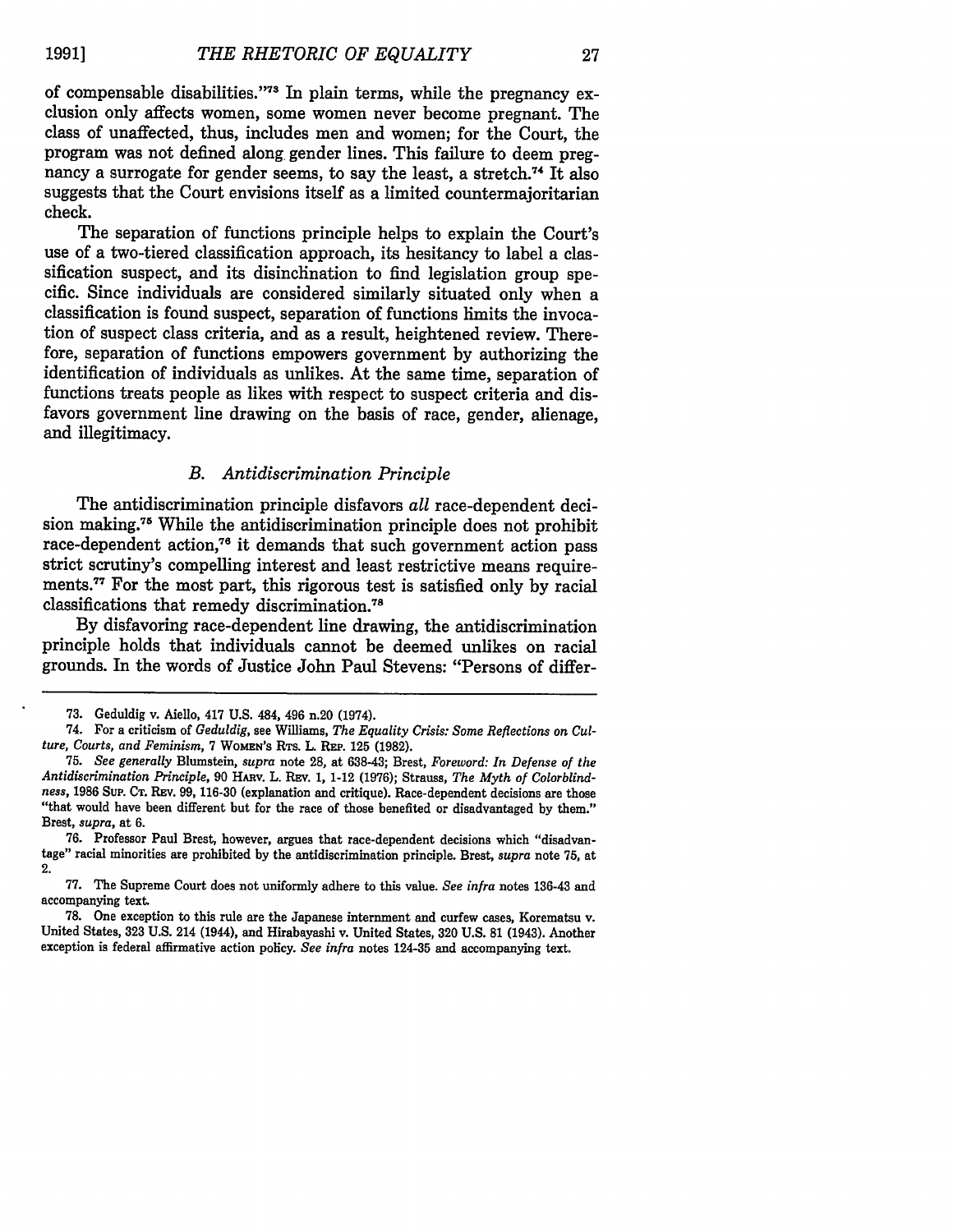ent races, like persons of different religious faiths and different political beliefs, are equal in the eyes of the law."'79 As such, the antidiscrimination principle is a limitation on the exercise of governmental power. It would be incorrect, however, to argue that the antidiscrimination principle is in tension with the governmentally empowering nature of the separation of functions principle. Separation of functions, as the prior discussion reveals, accords no deference to racial classifications. Unlike generalizations about age, drug use, or professional status, generalizations about race are presumed to be a smoke screen for illegitimate discrimination.80 At this level, the antidiscrimination principle is responsive to defects in the political process.<sup>81</sup>

This process-defects justification is one of two fundamental rationales for the antidiscrimination principle. The second rationale is that the antidiscrimination principle promotes individual self-worth, a cornerstone of liberal democracy. This justification, as Professor James Blumstein notes, sees racial discrimination as a "'particularized wrong' independent of the adverse consequences that flow from it because race-based decision making violates the societal goal of a fair, individualized, and meritocratic procedural framework for decision making."<sup>82</sup> In other words, assumptions of differences in moral worth<sup>83</sup> are anathema to a society premised on free will and individual accomplishment.<sup>84</sup> Such assumptions, as Professor Michael Perry argues, encourage racialism because they deal with persons of other races not as individuals, but as "blacks," "whites," and so forth.<sup>85</sup> Racialism both perpetuates discrimination and encourages a racial spoils system whereby our "nation of minorities" fights over the distribution of government largesse along racial lines.<sup>86</sup>

The antidiscrimination principle is accepted generally, yet can be extremely controversial. When it comes to race-dependent decision making that is deemed harmful to minorities, like the antimiscegenation law struck down in *Loving v. Virginia,87* and racial segregation in

28

<sup>79.</sup> Rogers v. Lodge, 458 U.S. 613, 650 (1982) (Stevens, J., dissenting).

<sup>80.</sup> *See supra* notes 48-50 and accompanying text.

**<sup>81.</sup>** *See* Brest, *supra* note 75, at 6-8.

<sup>82.</sup> Blumstein, *supra* note 28, at 638-39 (quoting Fiss, *Fair Employment Laws,* **38 U. Cm.** L. **REv.** 235, 243 (1971)).

**<sup>83.</sup>** Brest, *supra* note 75, at 10.

<sup>84.</sup> My colleague Rod Smolla offers an alternative characterization of this rationale, namely, free market social Darwinism. Social Darwinism, rather than emphasizing individual accomplishment, points out "that all persons are not in fact equal in their talent, creativity, beauty, strength, intellectual ability, enterprise, or ambition." Smolla, *In Pursuit of Racial Utopias: Fair Housing, Quotas, and Goals in the 1980's,* 58 S. CAL. L. REv. 947, 960 (1985).

<sup>85.</sup> Perry, *supra* note 28, at 550.

**<sup>86.</sup>** *See* Smolla, *supra* note 84, at 962-63.

<sup>87.</sup> **388** U.S. **1** (1967).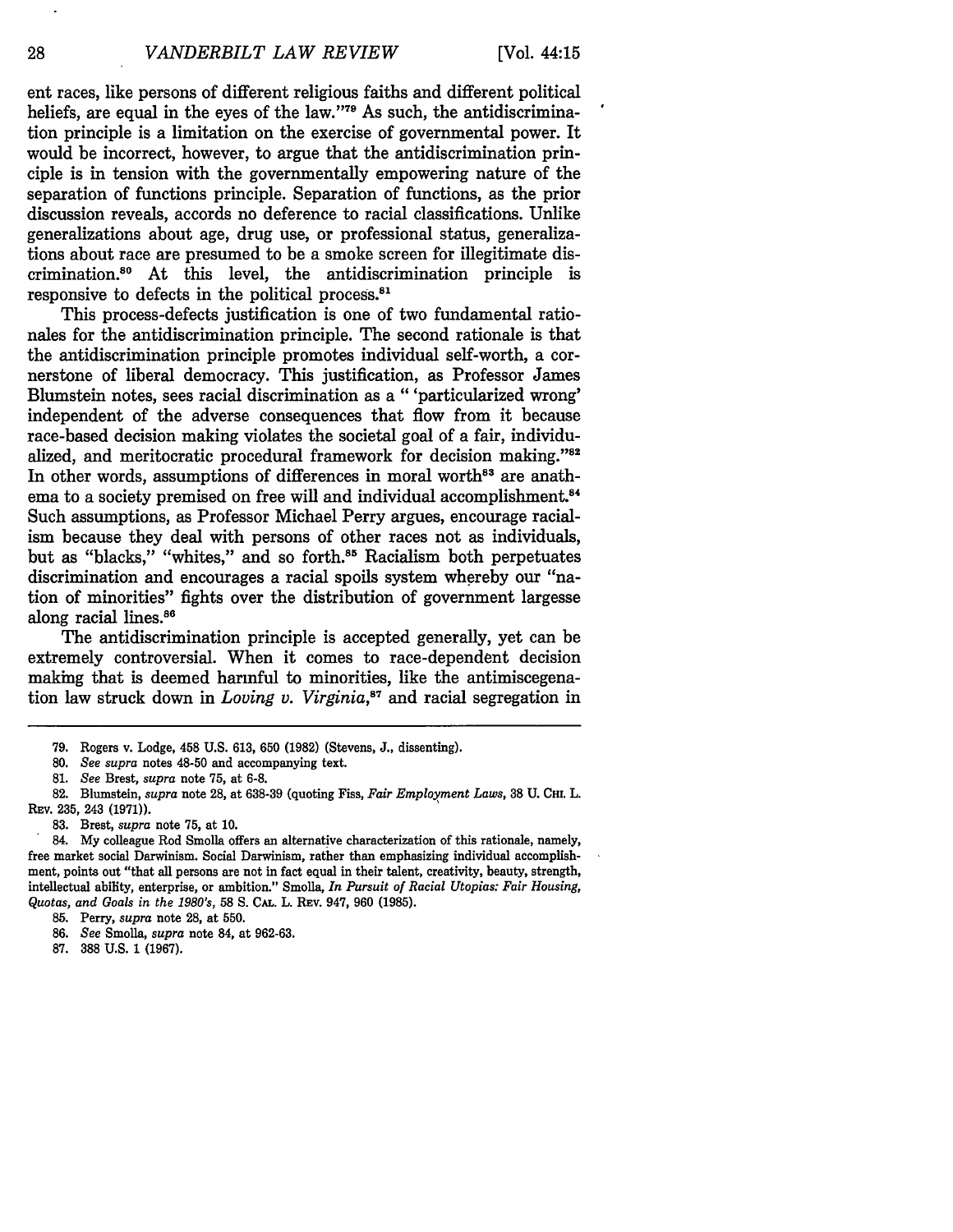public schools, no one disagrees that the antidiscrimination principle serves as a bar to such government action. When it comes to so-called preferential discrimination, however, the consensus breaks down. Instead, fundamental questions arise as to both the universal application of the antidiscrimination principle and the determination of what constitutes discrimination.

The universality of antidiscrimination as a bar to stigmatizing raceconscious decision making is evidenced **by** the ease with which the Court decided *Palmore v. Sidotti.s8 Palmore* considered the propriety of private prejudice as a factor in the determination of the child's best interests in a custody battle. Specifically, a state judge concluded that a custodial parent could lose custody solely because of her remarriage to an individual of another race. The trial court concluded that private biases inevitably would make the child suffer from social stigmatization.89 In its unanimous reversal of the state ruling, the Court held that government cannot give effect to private biases. The trial court's factual determination of best interest, though possibly correct, was simply irrelevant.90 The Court concluded that the Constitution neither can control such prejudices nor can it tolerate them.<sup>91</sup>

Before turning to the question of affirmative action, it is important to examine the connection between antidiscrimination cases like *Palmore, Loving, and Brown v. Board of Education92* and Supreme Court jurisprudence on the question of what constitutes discrimination. Does requiring proof of discriminatory intent accord with the antidiscrimination principle's embrace of individual self-worth? *Washington v. Davis,9 <sup>3</sup>*the 1976 ruling that rejected the disparate impact theory of equal

<sup>88. 466</sup> U.S. 429 (1984).

<sup>89.</sup> *Id.* at 431.

**<sup>90.</sup>** The Court concluded that "the reality of private biases and the possible injury they might inflict are [im]permissible considerations for the removal of an infant child from the custody of its natural mother." *Id.* at 433.

**<sup>91.</sup>** *Id.* In a fascinating reading of *Palmore,* Professor David Strauss argues that it is the Supreme Court, not the state court, that mandates race-dependent decision making. In making this point, Strauss offers the following hypothetical: **A** judge is presented with **two** custody cases in which she—through a crystal ball—knows that the child is best off with his father but nothing else. In one case, race explains why the child's best interests are with the father. In the other case, race is irrelevant. Under *Palmore,* despite the judge's ignorance of explanatory variables, one of her best interest determinations will be overturned. The reason is that the judge-looking only at outcomes-did not take race into account. Strauss, *supra* note **75,** at 104-05. This argument, while provocative, is not viable. Judges look at facts, not crystal balls, in determining custody. *Palmore* eliminates race from the list of permissible facts. In this sense, race is different from other factors. **As** a result, outcomes may change. Contrary to Strauss, the reason why the judge's outcome-focused opinion is affirmed in one case and reversed in the other is that race is not being considered **by** those who otherwise would make (consciously or unconsciously) race-dependent decisions.

**<sup>92.</sup>** 347 **U.S.** 483 (1954).

**<sup>93.</sup>** 426 **U.S. 229 (1976).**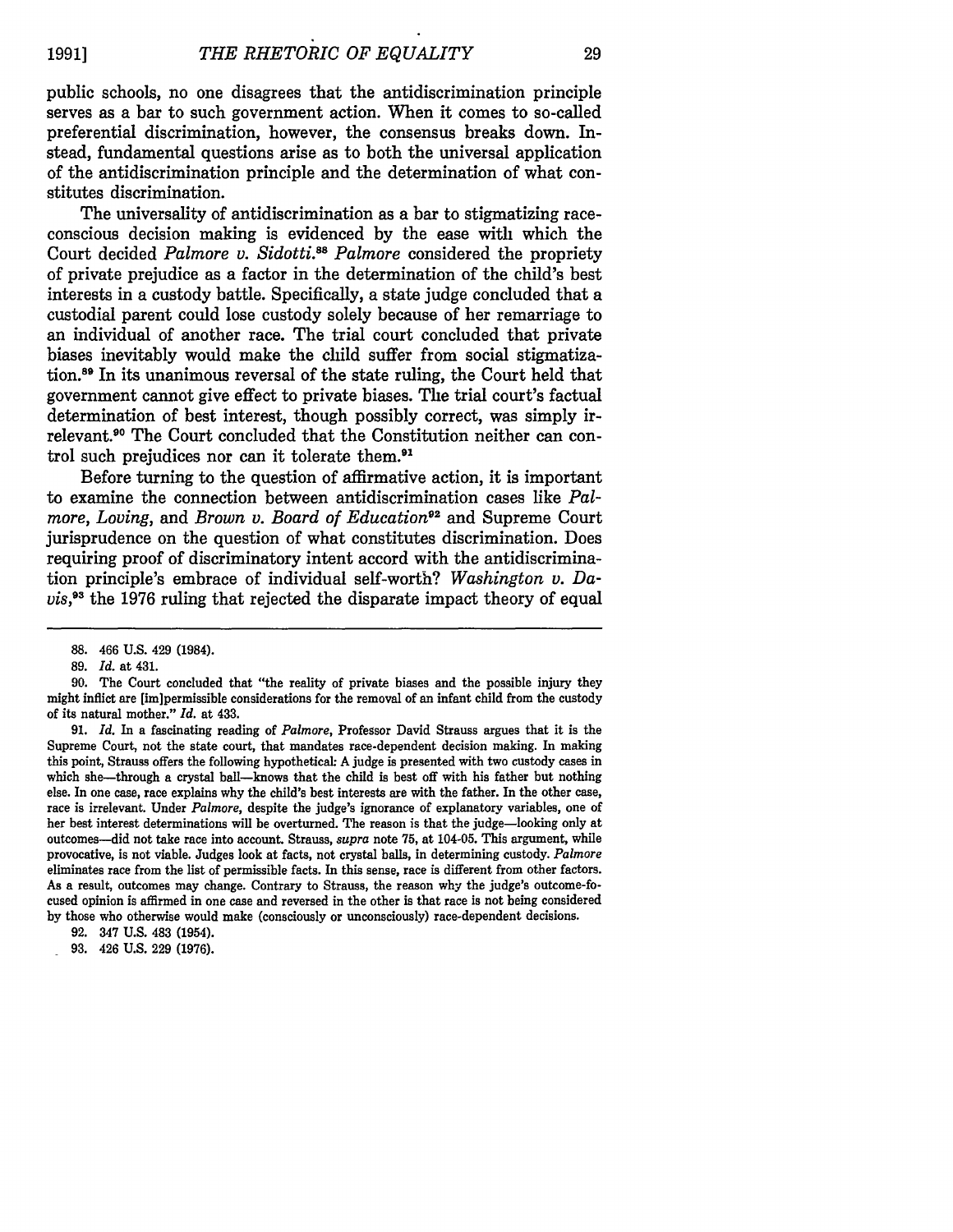protection in favor of an intent standard, is emblematic of the Court's approach to this question. *Davis* concerned a challenge by black applicants who were not accepted into the Washington, D.C. police force. The crux of this challenge was the department's utilization of a verbal skills test, which a disproportionate number of blacks failed. In rejecting the challenge, the Court emphasized the impossibility of distinguishing between unsuccessful black and unsuccessful white applicants. Neither black nor white applicants who failed successfully could claim that the test denied them equal protection.<sup>94</sup> In other words, had *Davis* concluded that only blacks could challenge the use of the exam, blacks and whites would not be viewed as similarly situated individuals; instead, they would be viewed as members of a group.

At this most basic level, there is a fundamental congruity between the antidiscrimination principle of *Palmore, Loving, and Brown,* and the discriminatory intent requirement. Both constructs are rooted in the belief that blacks and whites are individuals similarly situated. Both constructs reject the notion of membership in dissimilarly situated groups. *Palmore, Loving, and Brown* find race-dependent decision making impermissible precisely because such action tends to transform individual self-worth into group status. *Davis* refuses to consider groupbased impact proof of discrimination for identical reasons.<sup>95</sup>

The commonality between the intent and nondiscrimination requirements should not be construed as a complete adoption of the Court's discriminatory intent jurisprudence.<sup>96</sup> First, *Davis* seems more concerned about the consequences of impact-based proofs of discrimination than the antidiscrimination roots of intent. For example, the Court in *Davis* expresses concern over the "far-reaching" consequences of impact-based proofs extending to tax, welfare, public service, regulatory, and licensing statutes that burden the poor and the average black more than the more affluent white.<sup>97</sup> This emphasis on interest balancing obfuscates the Court's antidiscrimination holding. Second, the elaboration of the intent requirement in *Village of Arlington Heights v. Metropolitan Development Board98* seems overly constraining. Under *Arlington Heights,* once a plaintiff shows that pernicious discrimination was a motivating purpose of government action, the governmental unit

30

<sup>94.</sup> *Id.* at 246.

<sup>95.</sup> *Id.*

<sup>96.</sup> For criticisms of *Davis,* see Eisenberg, *supra* note 28; Lawrence, *supra* note 3; Perry, *supra* note 28; and Strauss, *Discriminatory Intent and the Taming of Brown,* 56 U. **CH.** L. **REV.** 935 (1989); *see also* Brest, *supra* note 75, at 29 (rejecting disparate impact proofs, but arguing that impact may be used "selectively" to create a "rebuttable" presumption of discriminatory intent). 97. *Davis,* 426 U.S. at 248 (footnote omitted).

<sup>98. 429</sup> U.S. 252 (1977).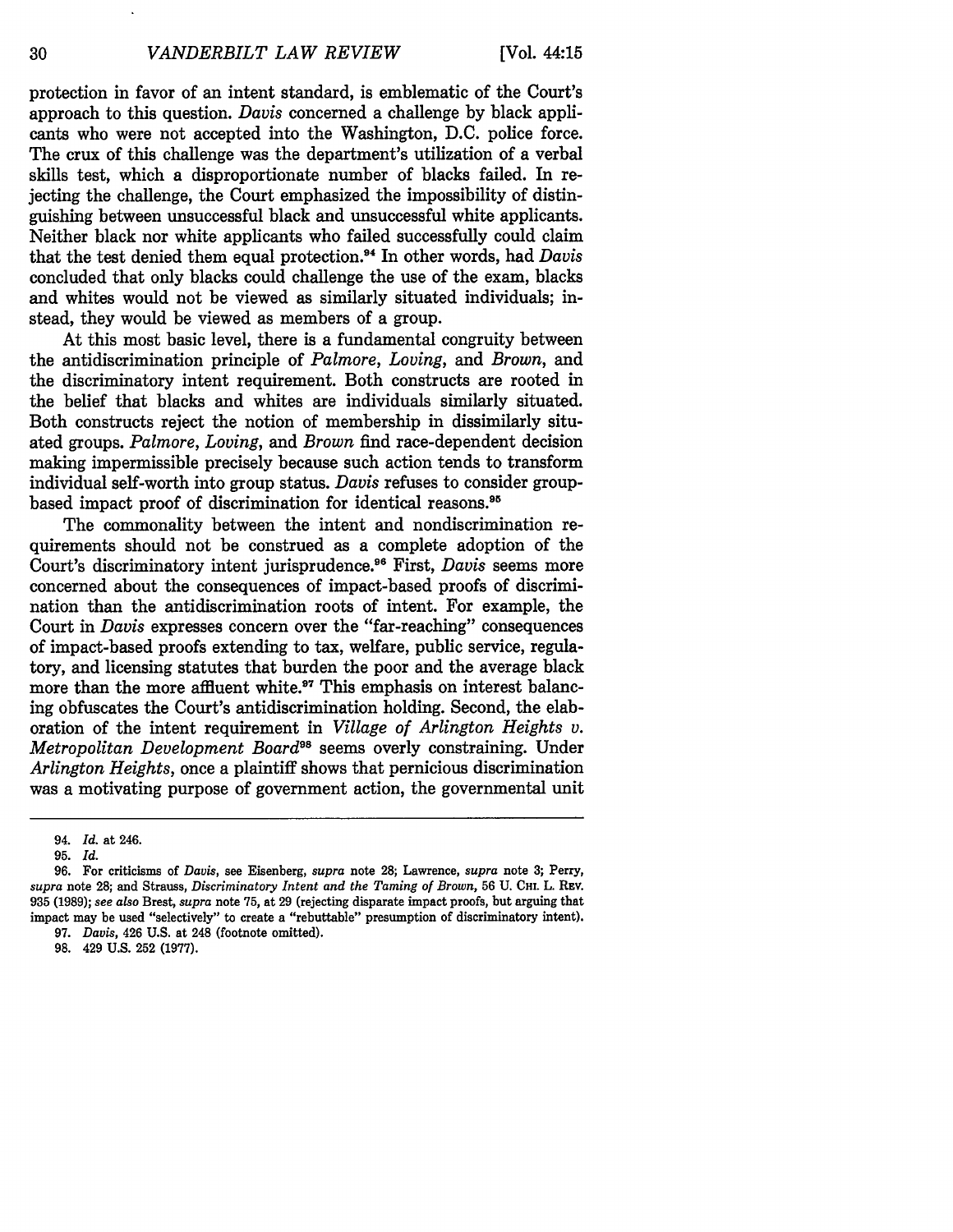still can avoid liability **by** showing, **by** a preponderance of the evidence, that it would have undertaken the same action for nondiscriminatory reasons.9 This standard is too lax. It is next to impossible to tell whether discriminatory motives entered into the weighing of nondiscriminatory purposes. For example, a discriminatory zoning board may place greater weight on aesthetic concerns of overcrowding in rejecting a multi-unit, low-income housing project than a nondiscriminatory board. The preponderance of evidence standard, then, runs the risk of letting ostensibly neutral purposes cloak discriminatory motives, thereby frustrating the antidiscrimination principle.100 **A** more rigorous "clear and compelling" evidentiary standard would better advance antidiscrimination **objectives.101**

Imperfections in discriminatory intent doctrine do not negate the fundamental similarity between the antidiscrimination principle and discriminatory intent case law. There is, however, a perceived tension between these two principles. **Why?** The answer undoubtedly is that *Palmore, Brown, and Loving* invalidate governmental conduct, whereas *Davis and Arlington Heights* validate governmental action. Opposite results, however, do not necessitate conflicting reasoning. *Palmore, Brown, and Loving* address government attempts to treat likes dissimilarly, thus violating the equality principle. In contrast, the intent cases involve neutral statutes that treat likes similarly,<sup>102</sup> thus making the rulings consistent with the equality principle.<sup>103</sup>

101. This standard is to be distinguished from the so-called *Keyes* presumption used in school desegregation cases. Under the rationale of Keyes v. School Dist. No. **1,** 413 U.S. **189** (1973), once discriminatory purpose is demonstrated in a significant part of the system, all disparities are presumed the result of discrimination. *Id.* at **208.** The presumption can be rebutted only by showing that "segregative intent was not among the factors that motivated their actions." *Id.* at 210. In the *Arlington Heights* context, *Keyes* apparently suggests that, once there is some evidence of discriminatory purpose, the governmental actor can avoid liability only by demonstrating that race could not have entered into the decision-making process. This suggestion is incorrect. Proof of discriminatory purpose-presumably under *Arlington Heights-is* prerequisite to the triggering of the *Keyes* presumption. *Arlington Heights,* then, deals with the threshold issue of whether any discrimination exists; *Keyes's* concern is how to measure the sweep of proven discrimination.

102. Charles Lawrence, however, argues that these purportedly neutral statutes are in fact rooted in unconscious racism. *See infra* notes 146-50.

**103.** There is an element of irony here. It was suggested earlier that government power is limited by viewing minorities and nonminorities as similarly situated. *See supra* text accompanying notes **38-43.** It is now contended, however, that government does not violate equality through neutral statutes. In other words, since government typically enacts neutral laws, does not the characterization of minorities and nonminorities as likes empower government? There are two answers here. First, even if minorities and nonminorities are unlikes, government is under no obligation to

<sup>99.</sup> *Id.* at 270 n.21.

**<sup>100.</sup>** The Bush Administration and the Congress concurred on this matter, for both versions of the Civil Rights Act of 1990 have provisions ensuring employer liability whenever "invidious discrimination was a [not *the]* motivating factor." Bush Veto Message to the Senate at 1, Oct. 22, **1990.**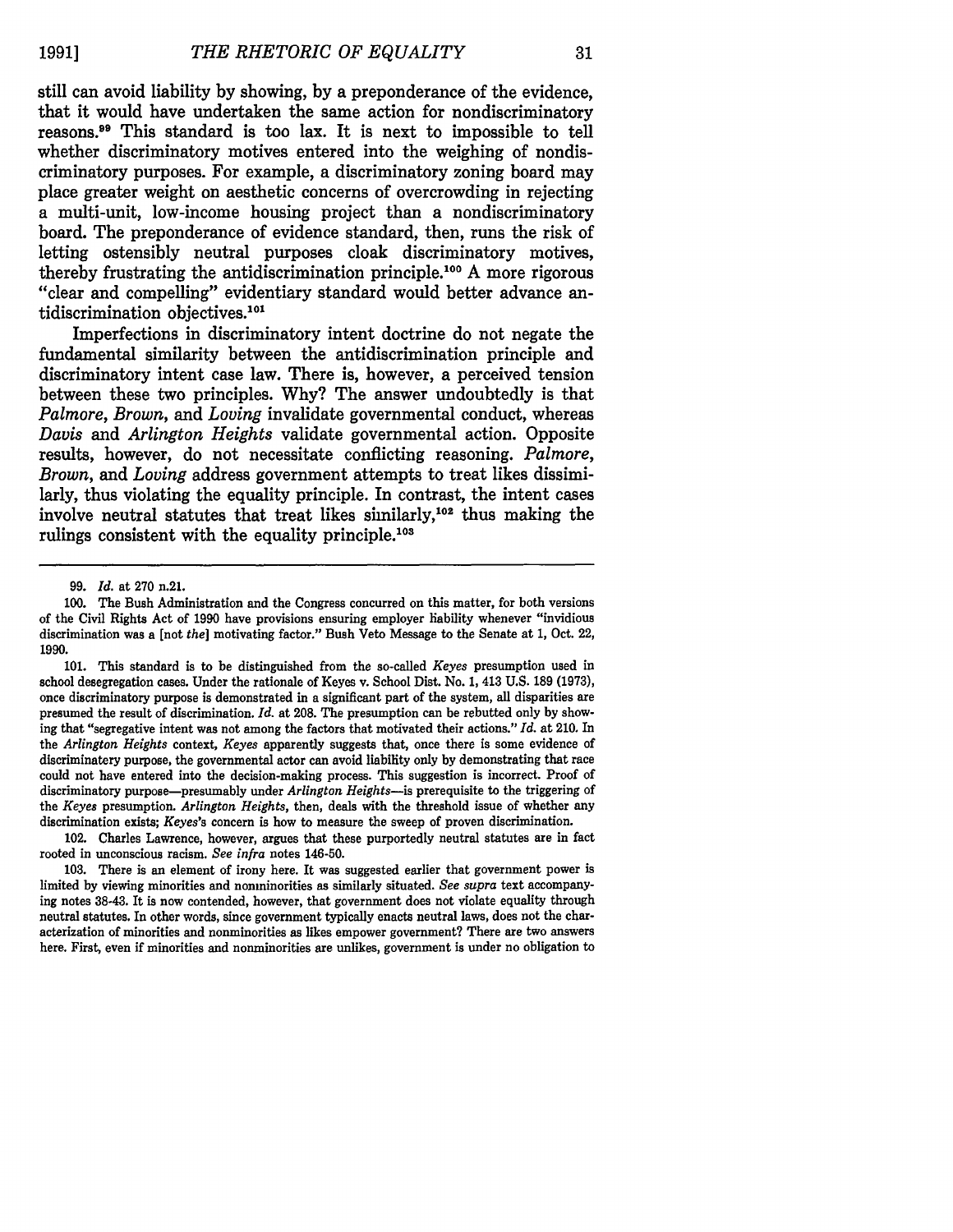The intent standard seems consistent with the antidiscriminatory demand that to treat any person less well than another, or to favor one any more than another, because they are black or white or brown or red is wrong.<sup>104</sup> The same cannot be said of race-dependent decision making that serves the public good **by** promoting diversity or some other forward-looking policy objective. If minorities and whites are similarly situated with respect to race, distinctions between the benign and pernicious use of race are senseless. Alexander Bickel, in an oft-quoted passage by the Reagan Justice Department,<sup>105</sup> argues:

The lesson of the great decisions of the Supreme Court and the lesson of contemporary history have been the same for at least a generation: discrimination on the basis of race is illegal, immoral, unconstitutional, inherently wrong, and destructive of democratic society. Now this is to be unlearned and we are told that this is not a matter of fundamental principle but only a matter of whose ox is gored.<sup>106</sup>

Race-dependent decision making, however, cannot be rejected out of hand as inconsistent with the antidiscrimination principle. Compensatory justice demands that an individual wronged by pernicious discrimination be entitled to compensation adequate to remedy the wrong suffered.<sup>107</sup> Otherwise, perpetrators of discrimination will suffer no penalty for their racist conduct. Moreover, if effective remedies cannot serve as a disincentive to outrageous conduct, racists will not curb their conduct and the antidiscrimination principle will be subverted. Given the antidiscrimination principle's emphasis on discouraging racist conduct, wrongdoers should not be relieved of remedial obligations simply because it is impossible to locate an "actual victim" of discrimination. Thus, remedial discrimination that either compensates for past wrongs suffered or deters future racial conduct is consistent with the antidiscrimination principle.

The question remains where to draw the line separating permissible remedial discrimination and impermissible race-dependent decision making. Granted, as the school desegregation cases demonstrate, classbased wrongs warrant class-based remedies.<sup>108</sup> At the same time, unless

106. **A.** BiCKEL, **THE MoRALITY OF CoNsENT 133** (1975).

107. As expressed in Marbury v. Madison, 5 U.S. (1 Cranch) 137 (1803): "The very essence of civil liberty certainly consists in the right of every individual to claim the protection of the laws, whenever he receives an injury." *Id.* at 163.

108. *See* Devins, *School Desegregation Law in the 1980's: The Courts' Abandonment of*

32

treat unlikes differently. *See id.* Second, while government may typically enact neutral laws, raw government power is at its apex when it may treat people as unlikes. Witness the antimiscegenation law at issue in *Loving* and the segregation of education and public accommodations. Indeed, the fact that government now enacts neutral laws is a testament to the constraining of governmental power through the characterization of minorities and nonminorities as similarly situated.

<sup>104.</sup> Van Alstyne, *Rites of Passage: Race, the Supreme Court and the Constitution,* 46 U. **CH.** L. REv. 775, 810 (1979).

<sup>105.</sup> *See* Reynolds, *supra* note 16, at 1001; *Wygant* Brief, *supra* note 14, at **11.**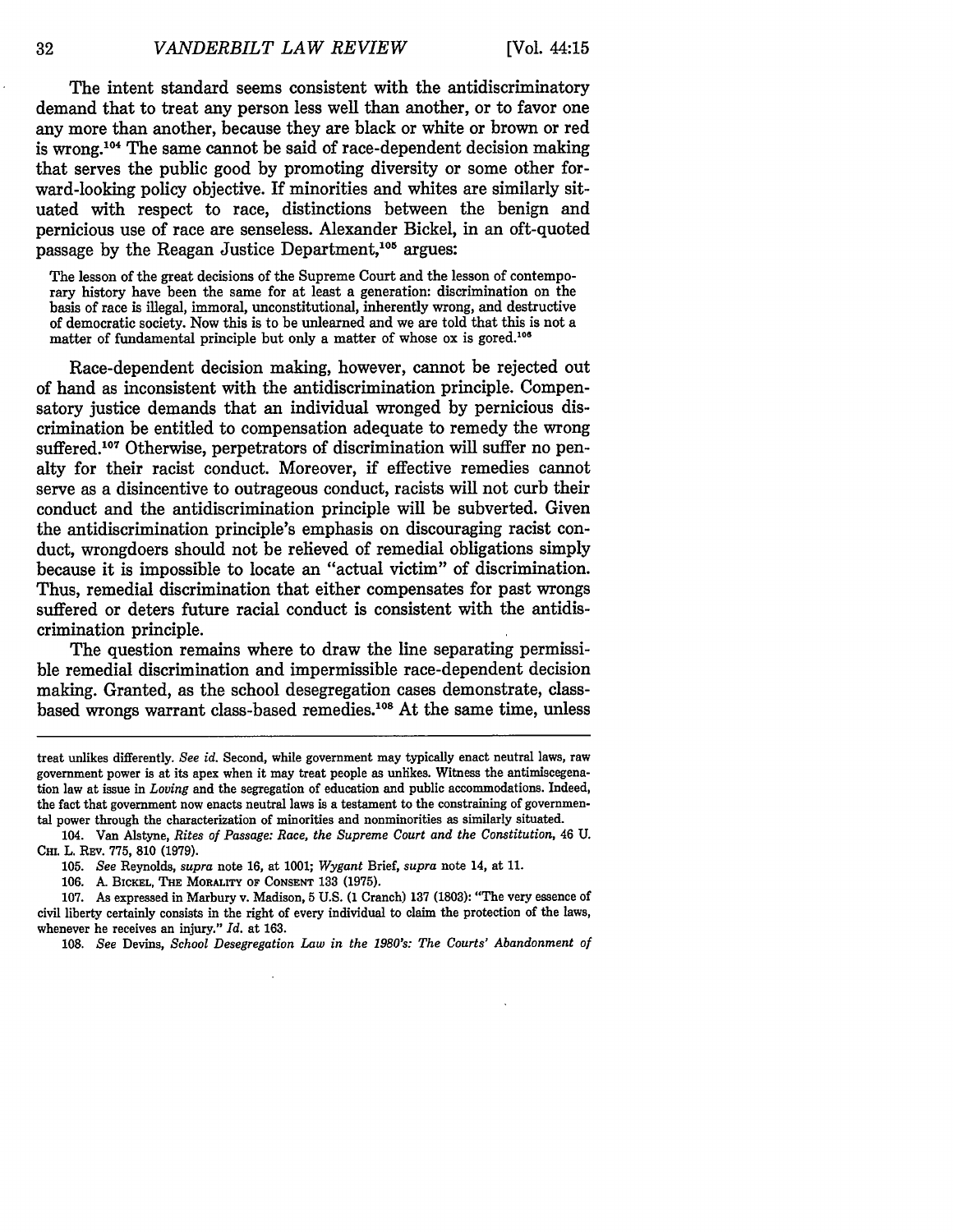discrimination explains all disparities, the values of antidiscrimination would be undermined **by** the utilization of disparate impact measures.<sup>109</sup> For this reason, imbalance caused by societal discrimination is an inadequate basis for remedial discrimination. "Remedies" for societal discrimination neither compensate victims nor punish wrongdoers.<sup>110</sup>

For the most part, Supreme Court affirmative action decision making follows the above analysis. Societal discrimination and noncompensatory justifications for race-dependent decision making generally have been rejected as "too amorphous,"<sup>111</sup> as having "no logical stepping point."<sup>112</sup> and as being inconsistent with the *Brown* antidiscrimination mandate.<sup>113</sup> Moreover, like the pernicious discrimination struck down in *Brown, Loving,* and *Palmore,* benign discrimination generally must satisfy strict scrutiny's demand of compelling interest and least restrictive  $means.<sup>114</sup>$ 

The impossibility of reconciling disparate impact or societal discrimination with the antidiscrimination principle cabins the use of race to cases in which one can identify either the victim or the perpetrator.<sup>115</sup> This is hardly troublesome since the antidiscrimination principle-by viewing minorities and nonminorities as similarly situated with respect to race—disfavors race-dependent decision making.

### IV. **SEPARATION** OF **FUNCTIONS AND** ANTIDISCRIMINATION RECONSIDERED: TOWARD **A** MIDDLE GROUND

Separation of functions and antidiscrimination analyses infuse into the equality principle the value that minorities and whites are alike.

Brest, *supra* note 75, at 42.

112. *Wygant,* 476 U.S. at 275.

Brown v. Board of Education, **26** Wm. & **MARY** L. **REv. 7** (1984).

<sup>109.</sup> *See supra* notes 25-27, 93-95 and accompanying text.

<sup>110.</sup> As Paul Brest stated:

<sup>[</sup>A]n individual's moral claim to compensation loses force as the nature, extent, and consequences of the wrongs inflicted become harder to identify and as the wrongs recede into the past. Not only does the image blur as the focus shifts from a specific claim based on an identifiable act to encompass amorphous wrongs, but new kinds of claims [e.g., economic exploitation and other social injustices] enter the field of vision.

<sup>111.</sup> Wygant v. Jackson Bd. of Educ., 476 U.S. 267, 276 (1986); *cf.* Metro Broadcasting, Inc. v. F.C.C., 110 S. Ct. 2997 (1990) (stating that diversity may be an adequate justification for congressionally mandated affirmative action).

<sup>113.</sup> *Id.* at 276.

<sup>114.</sup> *See* City of Richmond v. J.A. Croson Co., 109 S. Ct. 706, 721 (1989) (advocating propriety of strict scrutiny review in evaluating state affirmative action efforts).

**<sup>115.</sup>** Nonvictims-consistent with the Constitution-may receive relief in cases in which no less race-specific measure is available to punish the wrongdoer. United States v. Paradise, 480 **U.S.** 149, **183-84 (1987).** Title VII also permits nonvictim relief in the analogous case of persistent egregious discrimination. *See* Devins, *Affirmative Action After Reagan,* **68 Tax.** L. Rav. **353, 360-65 (1989).**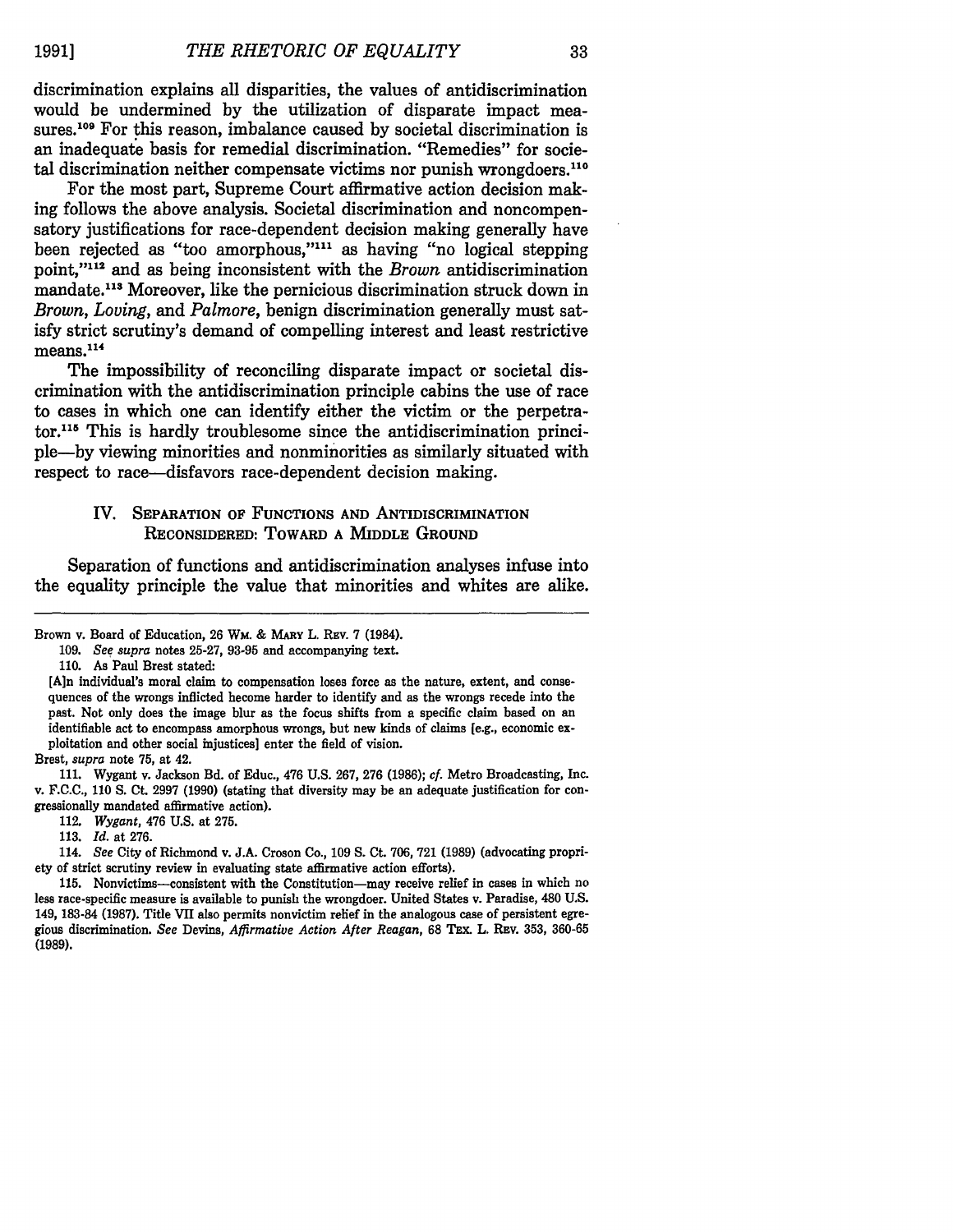Separation of functions reinforces this alikeness by recognizing that racial classifications rebut the presumption of governmental trustworthiness.116 Antidiscrimination travels a different road, emphasizing individual self-worth.<sup>117</sup>

When classifications harm minorities, the separation of functions and antidiscrimination principles both speak to the rejection of this governmental action as improperly treating likes unlike. Separation of functions and antidiscrimination also disfavor the use of impact tests as a measuring stick of pernicious discrimination. Separation of functions emphasizes that impact standards improperly presume illicit government purpose without forming an adequate evidentiary basis.<sup>118</sup> Antidiscrimination views impact tests as improperly treating individuals as members of racial groups.<sup>119</sup> While unconscious racism may reveal the inadequacy of intent, impact tests prove too much by assuming racism to be the likely cause of racial imbalance. Consequently, if unconscious discrimination is but one of several causes of racial isolation, an impact standard demands nonremedial race-dependent decision making (in contravention of antidiscrimination values) premised on a distrust of government (in contravention of separation of functions values).

Separation of functions and antidiscrimination values diverge on the remedial discrimination issue. Antidiscrimination limits remedial discrimination to instances in which there is a proven wrongdoer.<sup>120</sup> Separation of functions is not troubled by remedial discrimination. In the words of Professor John Hart Ely:

When the group that controls the decision making process classifies so as to advantage a minority and disadvantage itself, the reasons for being unusually suspicious, and, consequently, employing a stringent brand of review, are lacking. A White majority is unlikely to disadvantage itself for reasons of racial prejudice.  $\ldots$ <sup>121</sup>

Court affirmative action jurisprudence is a hodgepodge of antidiscrimination and separation of functions values. When it comes to the federal government's use of race, separation of functions prevails.<sup>122</sup> In stark contrast, however, state and local efforts are measured principally against an antidiscrimination standard.<sup>123</sup>

The leading case on federal affirmative action is *Metro Broadcast-*

<sup>116.</sup> *See supra* notes 48-50, 78-81 and accompanying text.

<sup>117.</sup> *See supra* notes 94-95 and accompanying text.

<sup>118.</sup> *See supra* notes 70-74 and accompanying text.

<sup>119.</sup> *See supra* notes 93-95 and accompanying text.

<sup>120.</sup> *See supra* text accompanying note 107.

<sup>121.</sup> Ely, *The Constitutionality of Reverse Racial Discrimination,* 41U. CHL L. Rav. 723, **735** (1974). For the Reagan Administration's critique, see *Wygant* Brief, *supra* note 14, at 16-18.

<sup>122.</sup> *See infra* notes 124-35 and accompanying text.

<sup>123.</sup> *See infra* notes 136-44 and accompanying text.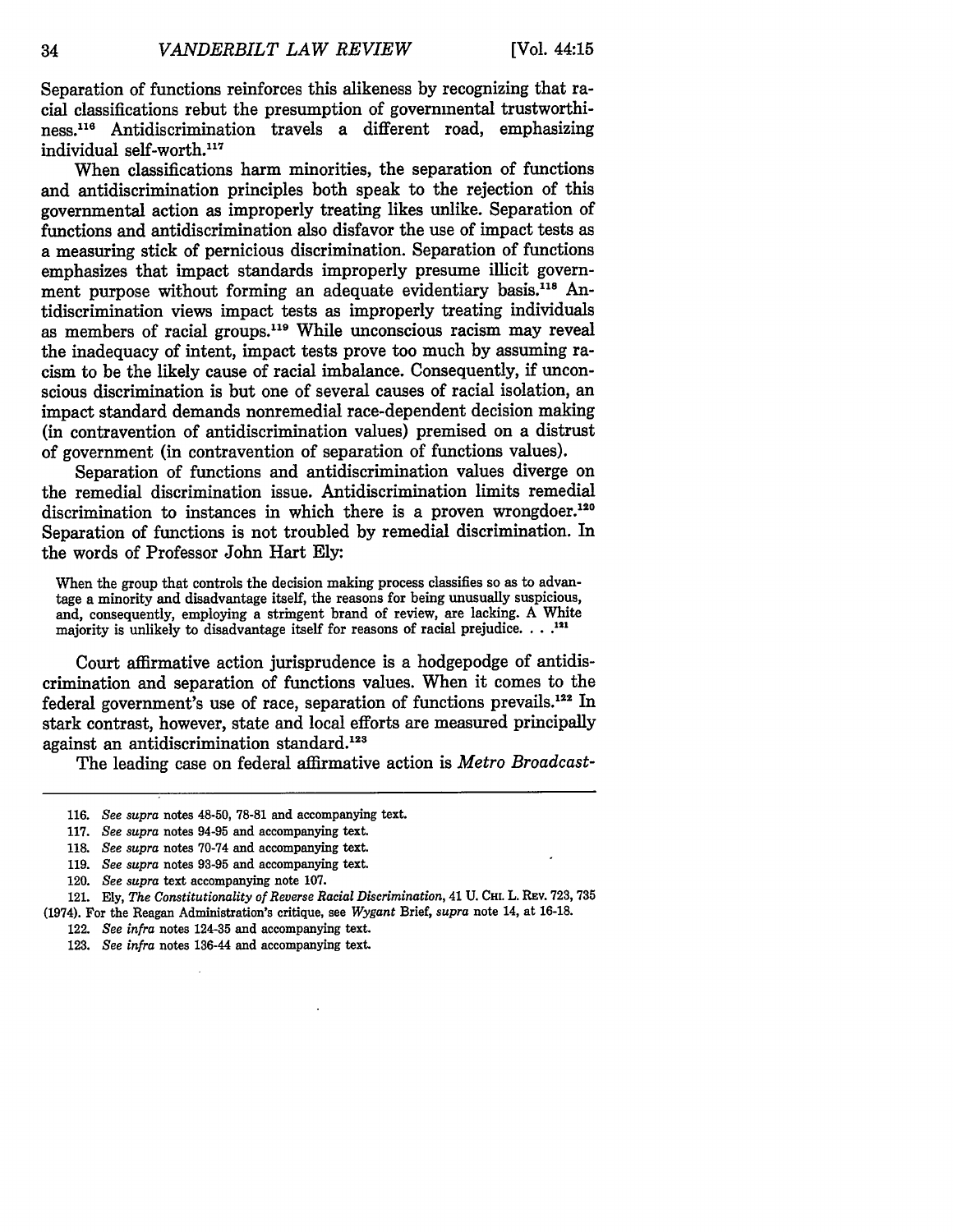*ing, Inc. v. F.C.C.,124* in which a five-member majority upheld Federal Communications Commission (FCC) efforts to increase minority representation in broadcast management through race preferences in the granting of licenses.<sup>125</sup> These preferences were justified both as a remedy for inequities created by racial and ethnic discrimination<sup>126</sup> and as a mechanism for promoting program diversity through increased minority ownership.<sup>127</sup> While recognizing that prior cases amply supported the federal government's use of race to remedy societal discrimination,<sup>128</sup> Metro Broadcasting upheld the FCC preference on nonremedial diversity grounds. Moreover, rather than make use of the strict scrutiny test typically associated with racial line drawing, the Court ruled that congressionally mandated "benign"'129 preferences need only be "substantially related" to "important governmental objectives within the power of Congress."130

The diversity rationale endorsed in *Metro Broadcasting,* although consistent with separation of functions concerns,<sup>131</sup> clearly subverts antidiscrimination values. Diversity prizes a cross-representation of viewpoints and assumes that status—at least "in the aggregate" $132$ — is a proxy for the representation of certain views. With respect to the FCC preference, the diversity rationale presumes that racial status will influence the programming decisions of black and white license holders.<sup>133</sup> In focusing on groups, diversity directly contradicts the ethos of individualism that underlies antidiscrimination.

*Metro Broadcasting,* however, does not signal the death knell of antidiscrimination in federal race preference cases. First, the availability of a remedial justification may have been an important, though unstated, consideration in the Justices' reasoning.13' Second, *Metro*

128. *See* Fullilove v. Klutznick, 448 U.S. 448, 476-78 (1980) (upholding a remedial set-aside enacted by Congress); *see also* City of Richmond v. J.A. Croson Co., 109 S. Ct. 706, 717-20 (1989) (discussing and distinguishing *Fullilove* from set-asides enacted by state and local governments).

**130.** *Id.* at **3009.**

*tral Principles,* **96** HARV. L. Rav. **781 (1983)** (stating that members of the Court join an opinion for

<sup>124. 110</sup> **S.** Ct. 2997 (1990).

**<sup>125.</sup>** *Id.* For an **analysis,** see Devins, Metro Broadcasting, Inc. v. **F.C.C.:** *Requiem for a Heavyweight,* 69 TEX. L. REv. 125 (1990).

<sup>126.</sup> *Metro Broadcasting,* 110 **S.** Ct. at 3009-10 (quoting H.R. Conf. Rep. No. 765, 97th Cong., 2d Sess. 43).

<sup>127.</sup> *Id.* at 3010.

**<sup>129.</sup>** *Metro Broadcasting,* **110 S.** Ct. at **3008.**

**<sup>131.</sup>** For further analysis, see Devins, *supra* note **125,** at 143-44.

**<sup>132.</sup>** *Metro Broadcasting,* **110 S.** Ct. at **3016.**

**<sup>133.</sup>** As Justice Sandra Day O'Connor commented in her *Metro Broadcasting* dissent, the **FCC** preference "embod[ies] stereotypes that treat individuals as the product of their race, evaluating their thoughts and efforts-their very worth as citizens-according to a criterion harred to the government **by** history and the Constitution." *Id.* at **3029** (O'Connor, **J.,** dissenting). 134. *See* Tushnet, *Following the Rules Laid Down: A Critique of Interpretivism and Neu-*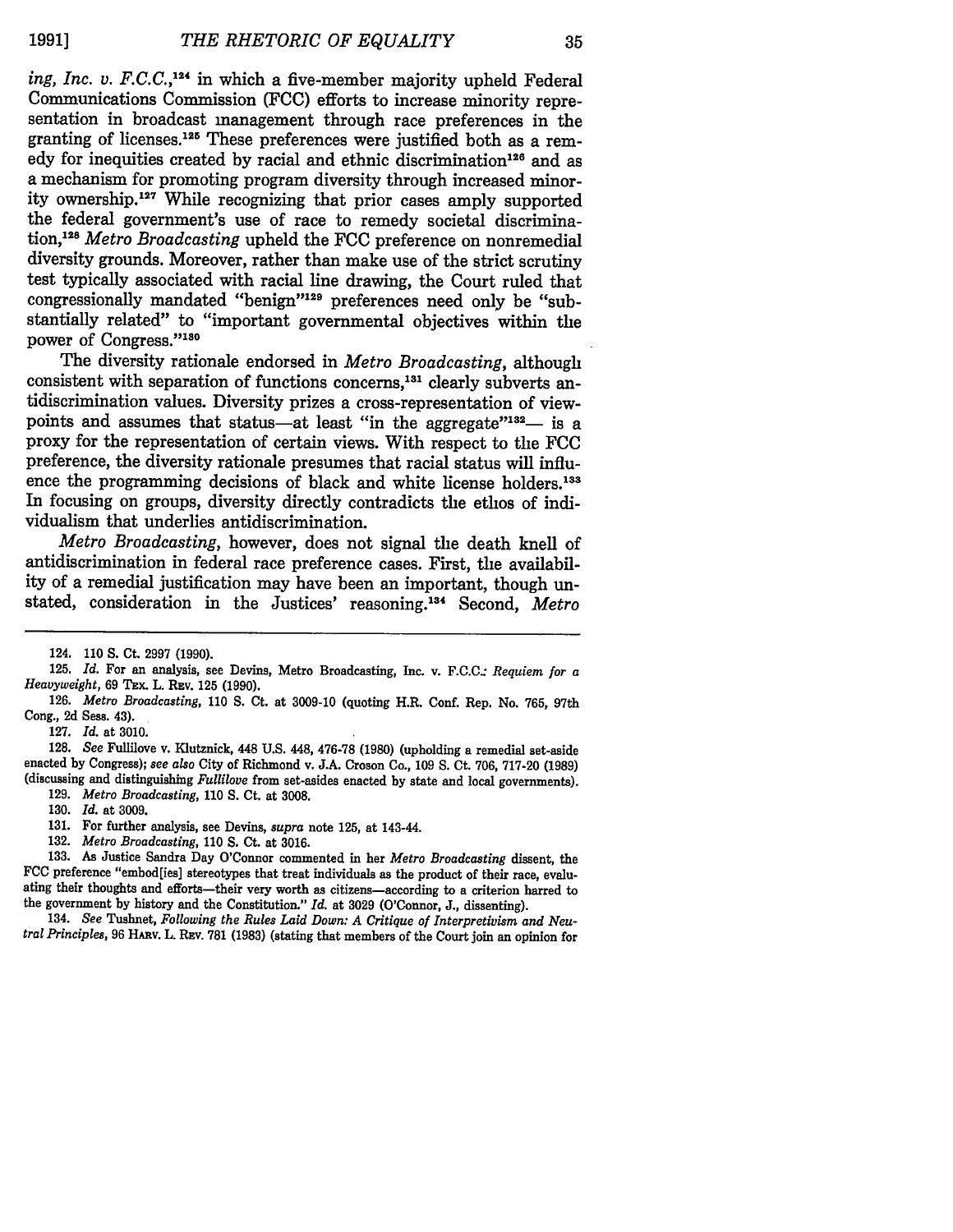*Broadcasting* is an exception to the rule of federal race preferences grounded in remedial theory.<sup>135</sup> Third, given the replacement of Justice William Brennan with Justice David Souter, *Metro Broadcasting's* slim majority seems vulnerable. As it stands, however, separation of functions concerns reign supreme in federal affirmative actions efforts.

Court review of state and local affirmative action efforts, although a hybrid of antidiscrimination and separation of functions values, is principally aligned toward antidiscrimination values. On one hand, affirmative action cannot be grounded in societal discrimination or nonremedial theories.<sup>136</sup> Moreover, strict scrutiny review is the applicable standard of review.137 On the other hand, the Court rejected the Reagan Justice Department's strident advocacy of strict compensatory justice. Specifically, in the Court's view, a plan need not be limited to remedying specific instances of identified discrimination for it to be "narrowly tailored," or "substantially related," to the correction of prior discrimination.<sup>138</sup>

*Wygant v. Jackson Board of Education139* is the Court's principal statement on this question.<sup>140</sup> At issue in *Wygant* was an affirmative action plan that used the black-white student population ratio as a target for the hiring and layoffs of minority and nonminority teachers. The Court found reliance on black-white population ratios to be an inappropriate basis for race-conscious action. Instead, remedial action must be warranted; that is, there must be sufficient evidence to justify the conclusion that there has been prior discrimination, and that the employer is the wrongdoer.<sup>141</sup> Failure to meet these requirements, the Court contended, would undermine "a core purpose of the Fourteenth Amendment" to alleviate all governmentally imposed race distinctions.<sup>142</sup> In explaining the type of employer proof required to show that remedial action was necessary, the Court suggested proof of a discrepancy in the relevant labor market between qualified minority hires and qualified

numerous reasons and hence the Court may not subscribe to a case's stated rationale in future decisions).

<sup>135.</sup> *See, e.g., Fullilove,* 448 U.S. at 476-78.

<sup>136.</sup> *See supra* notes 111-19 and accompanying text. In the Supreme Court's lead opinion in Regents of the Univ. of California v. Bakke, 438 U.S. 265 **(1978)** (plurality decision), Justice Lewis Powell suggested that first amendment academic diversity warrants the consideration of race as a factor in a university's admission decision. *Id.* at 311-16 (opinion of Powell, J.). Since no other member of the Court joined it, the Powell opinion does not speak for the Court on this issue.

<sup>137.</sup> *See supra* notes 111-19 and accompanying text.

<sup>138.</sup> Wygant v. Bd. of Educ., 476 U.S. 267, 287 (O'Connor, J., concurring).

<sup>139. 476</sup> U.S. **267** (1986).

<sup>140.</sup> The Court's recent decision in City of Richmond v. J.A. Croson Co., 109 **S.** Ct. 706

<sup>(1989),</sup> derives almost entirely from *Wygant. See* Devins, *supra* note 115, at 372-78.

<sup>141.</sup> *Wygant,* 476 U.S. at 277.

<sup>142.</sup> *Id.* (quoting Palmore v. Sidotti, 466 U.S. 429, 432 (1984)).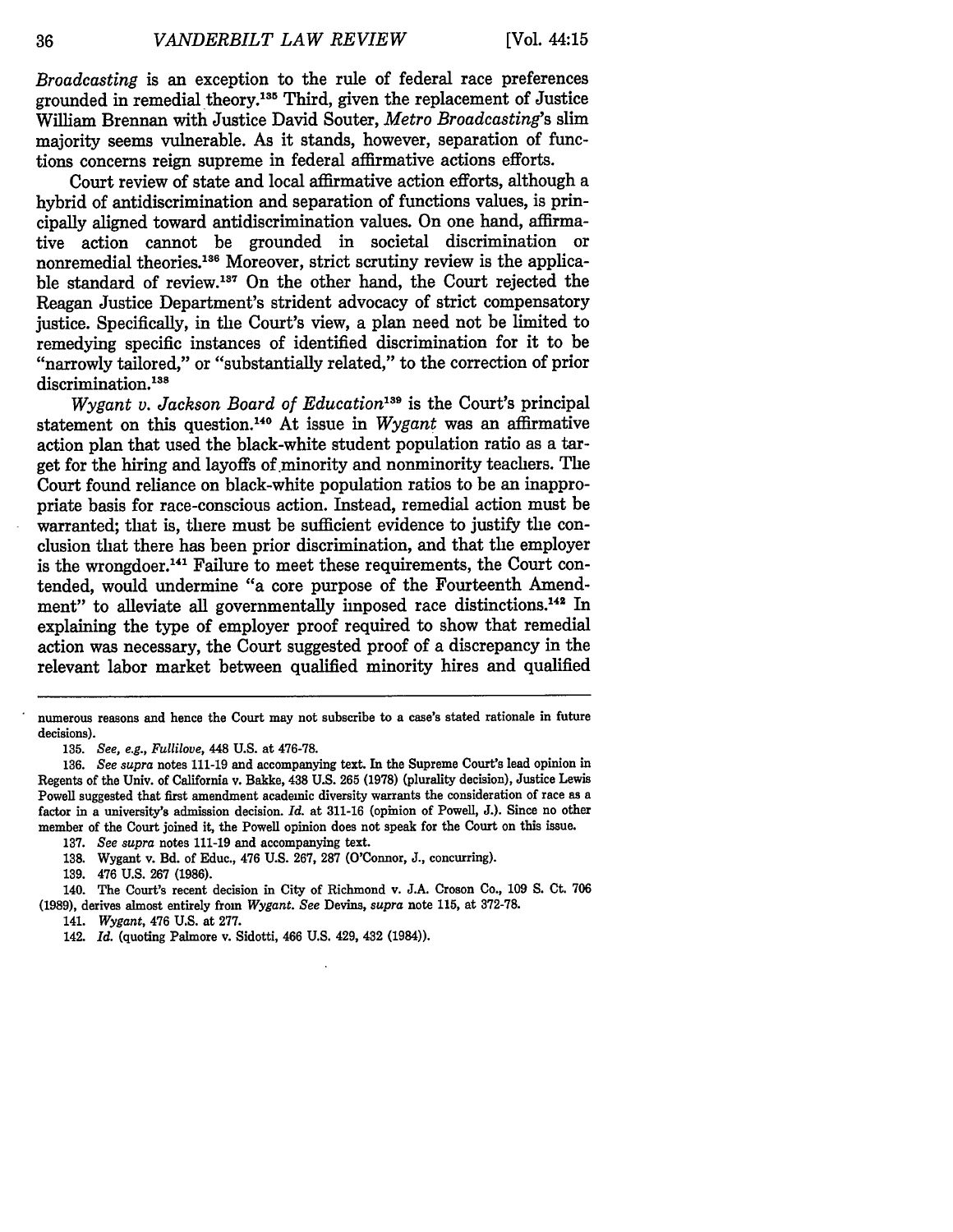nonminority hires.143 In other words, *Wygant* rejected a contemporaneous findings requirement in favor of limited numerical proof. Wrongdoing, then, can be inferred through disparities, not direct proof.

*Wygant's* utilization of the relevant labor market is a merger of antidiscrimination and separation of functions values. The separation of functions is advanced because government is empowered voluntarily to remedy its own race discrimination. This advancement of separation of functions also speaks to a principled relaxation of the antidiscrimination principle's hostility to impact. While antidiscrimination disfavors numerical proofs of discrimination, it also favors the remedial use of race-dependent decision making when there is a proven wrongdoer. Unlike black-white population disparities whose presumption of wrongdoer and victim status are little more than a call for racial justice, the line drawn by the relevant labor market approach is plausibly related to wrongdoer status.<sup>144</sup> Given the proof problems associated with unconscious racism, the relevant labor market can be viewed as a device that takes unconscious racism into account without transforming equal protection into a pure group construct. The relevant labor market approach does not subvert the antidiscrimination principle, for it is a fundamentally remedial measuring stick. *Wygant,* therefore, is consistent with both separation of functions and antidiscrimination concerns.

The relevant labor market approach, however, is not an equal protection panacea. First, because unconscious racism prevents minorities from entering the relevant labor market, this solution is only a partial cure to the problem of unconscious racism. Second, since it is undoubtedly true that some employers will have a disproportionately larger, and others a disproportionately smaller, share of minority employees, the relevant labor market's call for a minimum level of minority representation places an unfair burden on government employers. Under this view, moreover, the relevant labor market approach may be deemed a demand for race-dependent decision making; hence, it would be considered fundamentally at odds with the antidiscrimination principle.

Separation of functions provides a justification for and limitation on the relevant labor market, which is responsive to this second concern. In cases in which the government chooses to utilize the relevant labor market as a measure for remedial discrimination, this equity argument evaporates. Indeed, separation of functions supports such line

<sup>143.</sup> *Id.* For a more thorough discussion, see *id.* at 284-94 (O'Connor, **J.,** concurring).

<sup>144.</sup> In Title VII litigation, disparities between the percentage of minority hires and the percentage of minorities in the relevant labor market do establish a prima facie pattern or practice claim. *See id.* at **292** (O'Connor, **J.,** concurring). For this reason, Justice O'Connor argues that the relevant labor market provides "a firm basis for determining that affirmative action is warranted." *Id.* (O'Connor, **J.,** concurring).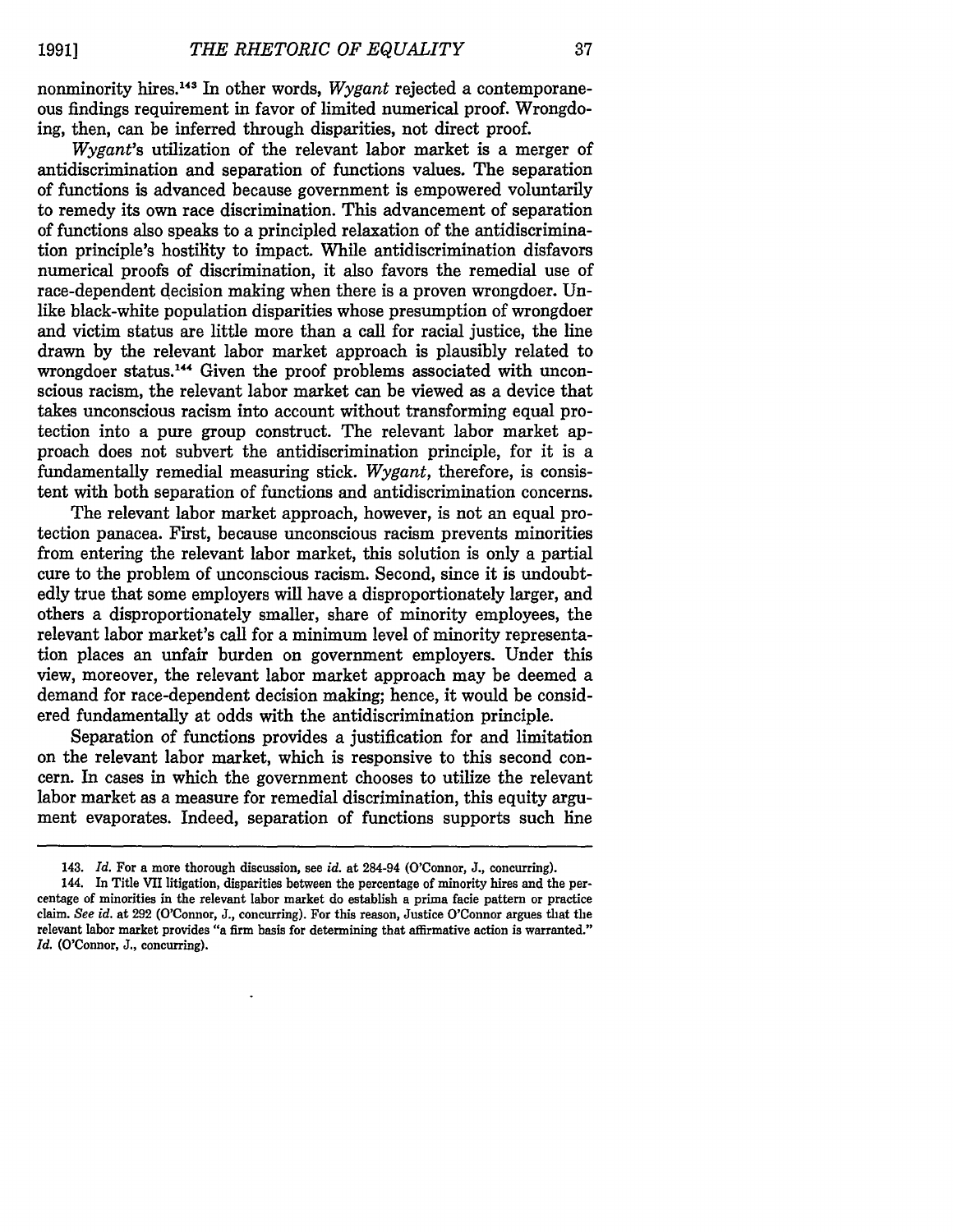drawing. This is the essence of *Wygant.145* In contrast, the utilization of the relevant labor market cannot be imposed upon unwilling employers. The equity argument as well as separation of functions concerns both speak against such uses of the relevant labor market.

Separation of functions also provides an answer of sorts to the first objection-that the relevant labor market is an inadequate guard against unconscious racism. The source of this objection is the failure of discriminatory intent adequately to explain racism. Take *Washington v. Davis* as an example. Professor Charles Lawrence argues that the disparate impact of the entrance examination is presumptively discriminatory because its "historical and cultural context" makes us think of this disparity in racial terms.<sup>146</sup> Lawrence advances two arguments here. First, both the differing roles of police in predominantly white and predominantly black neighborhoods<sup>147</sup> and the components of a police officer's job-"authority, control, protection, and sanctioned violence"—have racial meaning.<sup>148</sup> Second, the government's use of a verbal and written skills test that blacks disproportionately fail also has racial meaning because our culture has taught us to believe that blacks fail because they are black.<sup>149</sup> This adverse cultural meaning, for Lawrence, demonstrates the need to assess the propriety of the communication skills test. If alternative hiring techniques with less disparate impact exist, unconscious racism is at the root of the disparity. Noting that the communication skills test undervalues the ability of black officers to establish rapport in black communities and that white officers will "need sensitivity training and community relations workshops," Lawrence deems the communication skills test discriminatory.<sup>150</sup>

The separation of functions and antidiscrimination principles are not necessarily in conflict with Lawrence's model. Both disfavor racedependent decision making, whether conscious or unconscious. Separation of functions disfavors race-dependent decision making because presumptive trust is not accorded to these decisions; the antidiscrimination principle disfavors race-dependent decision making because these decisions undermine individual self-worth. The drawing of lines separating discrimination from disparate impact is quite another matter. If impact-or impact with stigmatizing cultural meaning-is a surrogate for intent, then an impact test is consistent with both antidiscrimination

- 147. *Id.* at 370-71.
- 148. *Id.* at 370.
- 149. *Id.* at 373.
- 150. *Id.* at 375.

 $\ddot{\phantom{a}}$ 

<sup>145.</sup> *See id.* at 289-90 (O'Connor, J., concurring).

<sup>146.</sup> Lawrence, *supra* note 3, at 370.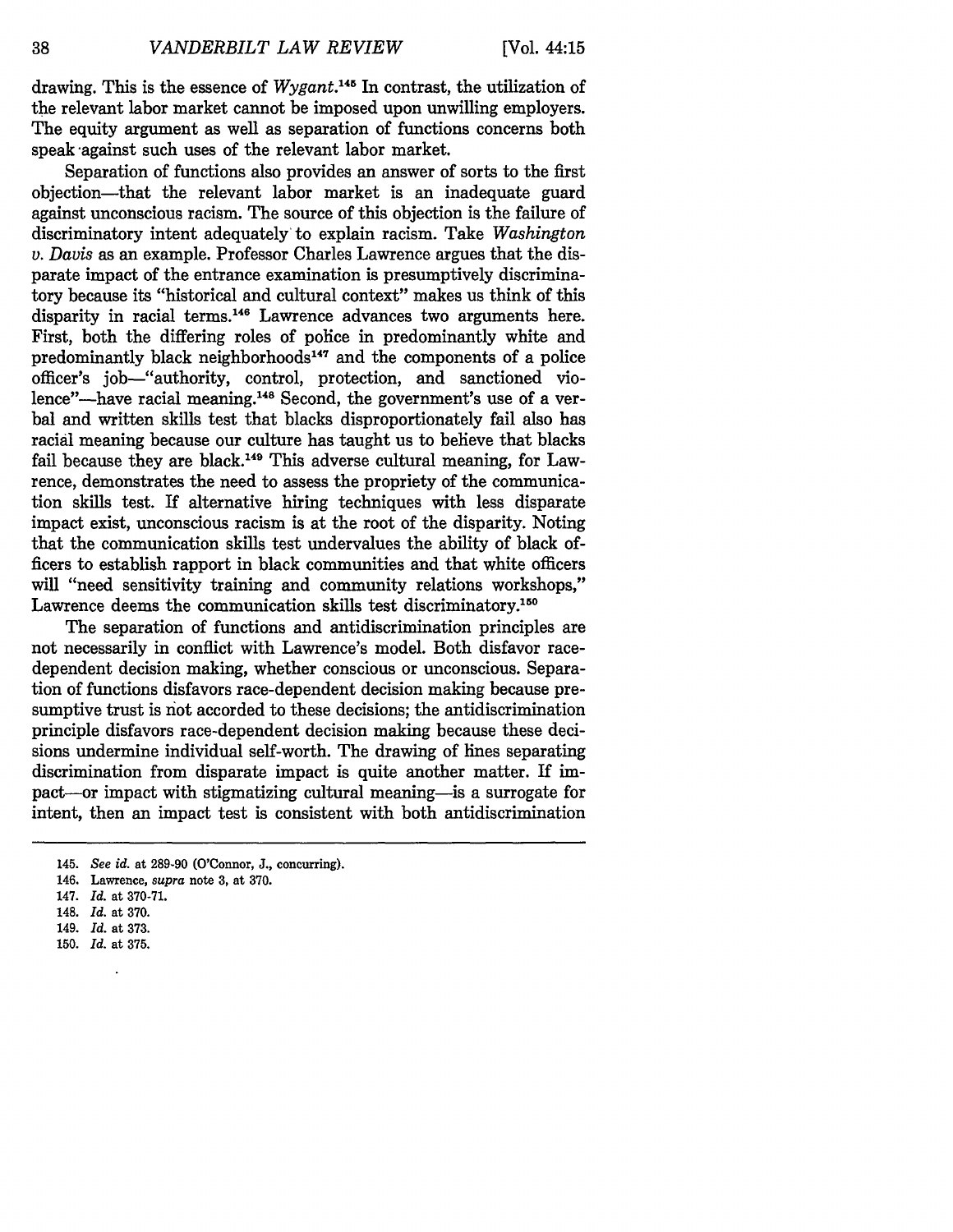and separation of functions principles.<sup>151</sup> If discrimination does not explain all disparities, antidiscrimination and separation of functions would be undermined by an impact test.<sup>152</sup>

In assessing whether discrimination lies at the root of racial disparities, separation of functions and antidiscrimination values provide some guidance. Impact analysis pays attention to groups, and thus, it is not favored **by** the antidiscrimination principle. Impact analysis is also distrustful of government, and thus, is not favored **by** separation of functions principle. To say that impact analysis is disfavored is not to say that it is inappropriate. The point, instead, is that absent compelling evidence that impact is a surrogate for intent, judicial imposition of an impact test is inconsistent with separation of functions and antidiscrimination values.

Is the door, then, closed on impact analysis? Absolutely not. Separation of functions concerns speak against *judicial* imposition of impact-based measures of discrimination. Determinations **by** legislative bodies that discrimination can be measured only **by** disparate impact advances separation of functions values. Furthermore, even though antidiscrimination disfavors impact analysis, the principal goal of antidiscrimination is preventing race-dependent decision making. Consequently, if the identification of race-dependent decision making could be accomplished only through the utilization of numerical measures of discrimination, the antidiscrimination principle also would be furthered **by** the consideration of disproportionate impact. <sup>153</sup>

That elected government, rather than the judiciary, should play a leadership role in this effort comes as no surprise. Remember, rational basis review is rooted in legislative fact-finding competence. The 'Supreme Court, for example, has recognized that the judicial process is illsuited to determine complex factual questions. $154$ 

This fact-finding defense typically is associated with rational basis review. In heightened review cases, however, the fact-finding defense is subject to question.<sup>155</sup> Indeed, the very purpose of heightened review is

Cox, *Constitutional Adjudication and the Promotion of Human Rights,* **80** HARv. L. REV. 91, 106 (1966). This is the separation of functions principle discussed earlier in this Article.

**<sup>151.</sup>** *See supra* notes 48-50, **93-95** and accompanying text.

<sup>152.</sup> *See supra* notes 25-27 and accompanying text.

<sup>153.</sup> *See supra* note 143 and accompanying text.

<sup>154.</sup> *See supra* note 58 and accompanying text. In the words of former Solicitor General Archibald Cox:

Whether a state law denies equal protection depends to a large extent upon finding and appraisal of the practical importance of relevant facts. . **.** . There is often room for differences of opinion in interpreting the available data. A fortiori men may differ upon the values of competing desiderata. The accepted principle. **. .** is that the Court should assume that there are facts which furnish a constitutional foundation **..**

<sup>155.</sup> *See* Sager, *Fair Measure: The Legal Status of Underenforced Constitutional Norms,* 91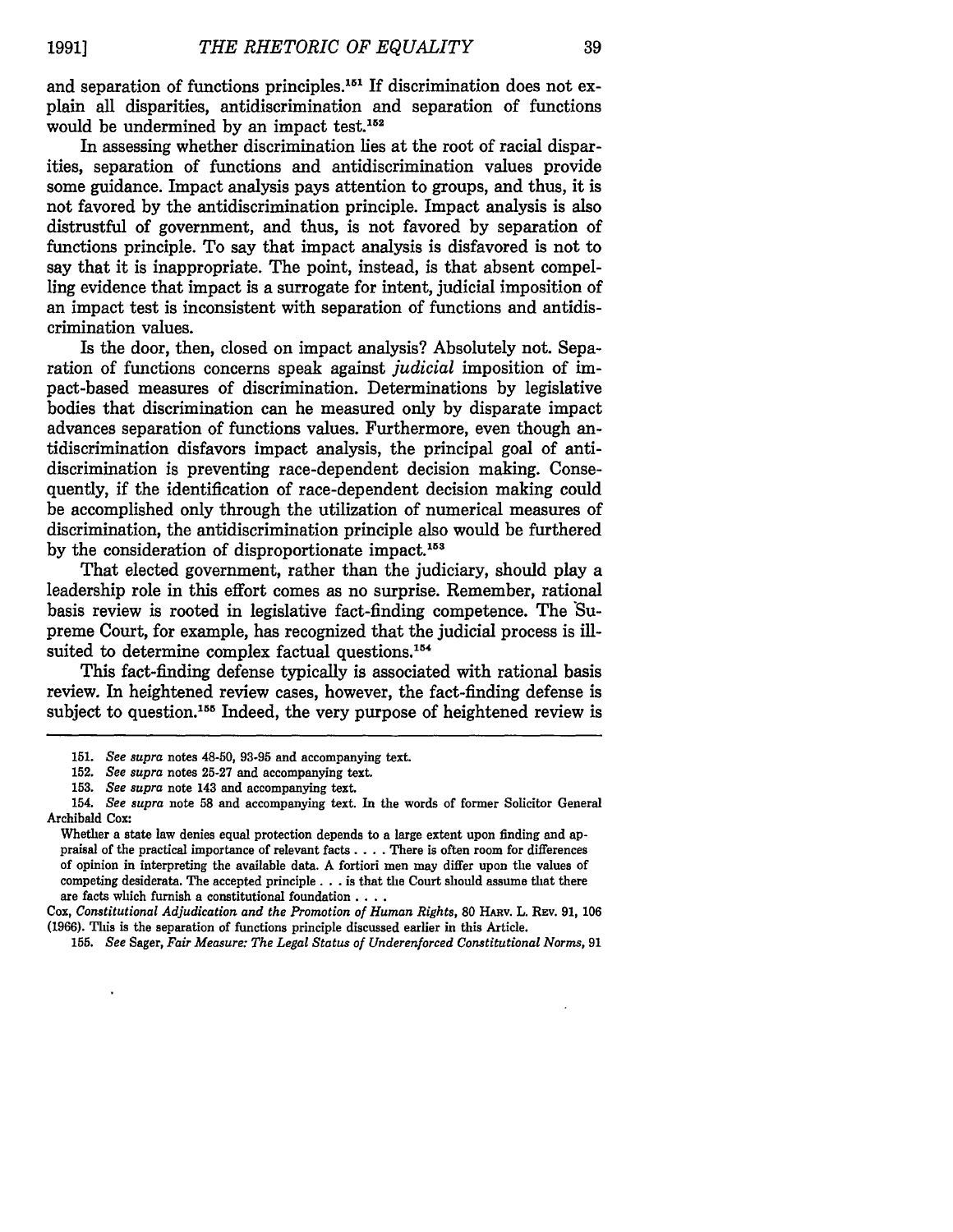40

to force the government to prove the accuracy of its fact-finding.<sup>156</sup> Moreover, some heightened review cases suggest judicial hostility to governmental fact-finding. *Craig v. Boren,157* for example, refused to give weight to differential drunken driving arrest statistics introduced by the state to support a gender-specific classification relating to the sale of alcohol. Proving broad sociological propositions by statistics is a dubious business for the Court, and inevitably is counter to the *"normative philosophy* that underlies the Equal Protection Clause."158 Consequently, the argument continues, rather than limit the judicial role and defer to legislative fact-finding, the courts should play an activist countermajoritarian role. This argument does not hold. The determination of whether unconscious racism warrants use of an impact test is an appropriate matter for state- and federal-elected branch determination.

With respect to Congress, the fact-finding defense extends to racedependent decision making. The source of this power is section five of the fourteenth amendment, which explicitly authorizes congressional enforcement of the equality guarantee.<sup>159</sup> Congress, then, could determine that the inability to read or write in English is an inappropriate voting precondition because literacy requirements have a *disparate im*pact on Puerto Ricans.<sup>160</sup> Congress also may decide that a *race-specific* set aside in a federal public works statute is necessary to remedy discrimination.<sup>161</sup> In support of these decisions, the Court emphasizes Congress's special fact-finding capability.<sup>162</sup>

Authority to enforce the fourteenth amendment also speaks to Congress's power to supplant the courts.<sup>163</sup> For example, the  $1982$ 

**HARv.** L. REv. 1212, 1234 (1978); see also Estreicher, *Congressional Power and Constitutional Rights: Reflections on Proposed "Human Life" Legislation,* 68 VA. L. REV. 333, 356-57 (1982).

156. Heightened review, rather than presuming the veracity of means and ends, demands that government demonstrate that its ends are important or compelling and the means selected are substantially related or least restrictive. *See* Craig v. Boren, 429 U.S. 190 (1976).

157. 429 U.S. 190 (1976).

158. *Id.* at 204 (emphasis added); *see also id.* at 208 n.22.

159. *See* U.S. CONST. amend. XIV, § 5 (stating that "[t]he Congress shall have power to enforce, by appropriate legislation, the provisions of this article"); *see also* Metro Broadcasting, Inc. v. **F.C.C.,** 110 **S.** Ct. 2997, 3008-09 (1990) (stating that Congress's "mandated" **FCC** preference is of "overriding significance").

160. *See* Katzenbach v. Morgan, 384 U.S. 641, 653 (1966).

161. *See* Fullilove v. Klutznick, 448 U.S. 448 (1980).

162. In the voting case, for example:

It was for Congress. **.** .to assess and weigh the various conflicting considerations-the risk of pervasiveness of the discrimination in governmental services, the effectiveness of eliminating the state restriction on the right to vote as a means of dealing with the evil, [and] the adequacy or availability of alternative remedies. **...**

*Morgan,* 384 U.S. at 653.

163. *See generally* Gordon, *The Nature and Uses of Congressional Power Under Section 5 of the Fourteenth Amendment* to *Overcome Decisions of the Supreme Court,* 72 Nw. U.L. REV. 656 (1977).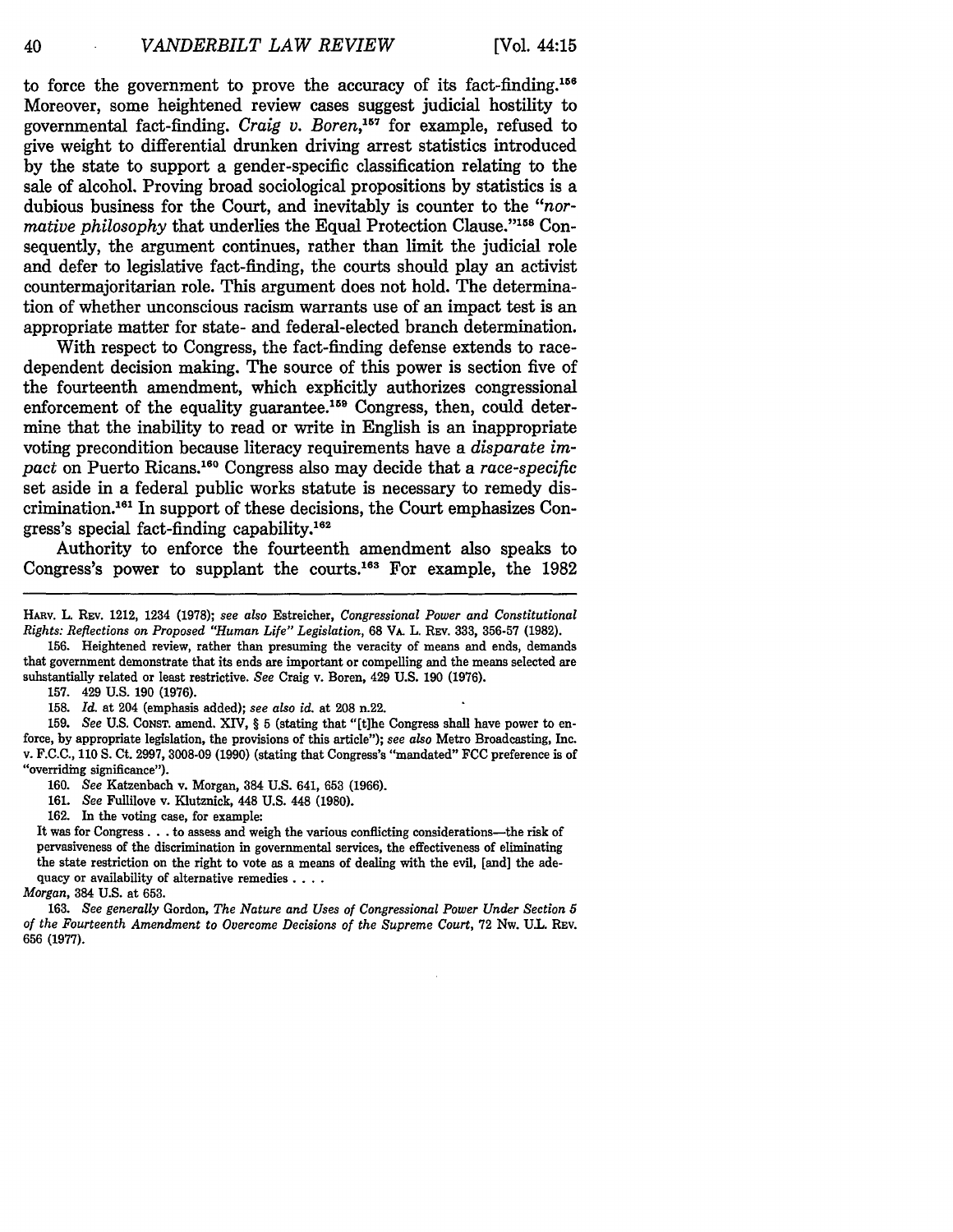amendment to the Voting Rights Acts,<sup>164</sup> which bars the use of any procedure that *results* in the denial or abridgement on account of race of the right to vote,<sup>165</sup> was enacted in response to court decisions mandating that constitutional race-discrimination case law govern vote dilution claims.1 66 Perceiving the need for effects analysis to play a larger role in vote cases, Congress expressed its dissatisfaction with the constitutional measure of discrimination through legislation.

Another example is Congress's effort to shift, from employee to employer, the burden of proof in statutory employment discrimination lawsuits. In 1989 the Supreme Court, in *Wards Cove v. Atonio*,<sup>167</sup> because of "'the myriad of innocent causes that may lead to statistical imbalances,' **"168** imposed a specific causation requirement in employment discrimination lawsuits.<sup>169</sup> Congress, perceiving that employers are better situated to prove their innocence than employees are able to demonstrate their guilt, passed legislation requiring employers to demonstrate a "business necessity"170 whenever their personnel practices resulted in a disparate impact on the basis of race, religion, sex, or national origin.171

This legislation was vetoed **by** President Bush,172 and Congress failed to override this veto.<sup>178</sup> Although *Wards Cove* remains the present standard, Congress's efforts here again reveal that popular government can (and quite possibly will) put into effect a modified version of Lawrence's proof for unconscious racism.<sup>174</sup>

167. 109 *S.* Ct. 2115 (1989).

168. *Id.* at 2125 (quoting Watson v. Fort Worth Bank & Trust, 108 **S.** Ct. 2777, 2787 (1988)). 169. *Id.* Specifically, before the burden of persuasion shifts to the employer, employee plaintiffs must "demonstrate" that "each challenged [employment] practice has a significantly disparate impact on employment opportunities for whites and minorities." *Id.*

170. The Civil Rights Act of 1990, **S.** 2104, 101st Cong., 2d Sess. (1990). "Business necessity" is the demand that an employment practice "bear a significant relationship to successful performance of the job." *Id.* § **3.**

171. *Id. §* 4.

172. *See* Devroy, *Bush Vetoes Civil Rights Bill,* Wash. Post, Oct. 23, 1990, at **Al,** col. 3.

**173.** *See* Dewar, *Senate Upholds Civil Rights Bill Veto, Dooming Measure for 1990,* Wash. Post, Oct. 25, 1990, at **A15,** col. 1.

174. Under Lawrence's test, disparities with cultural meaning demand strict scrutiny review. Lawrence, *supra* note 3, at **355-81.** The legislation approved by Congress as well as the Bush bill are less exacting. *See supra* notes 170-72 and sources cited therein.

<sup>164.</sup> Pub. L. No. 97-205, 96 Stat. **131** (codified as amended at 42 U.S.C. § 1973 (1988)). *See generally* Blumstein, *supra* note **28.**

<sup>165.</sup> Pub. L. No. 97-205, 96 Stat. 131 (codified as amended at 42 U.S.C. § 1973 (1988)).

<sup>166.</sup> The source of these court decisions was Mobile v. Bolden, 446 U.S. 55 (1980), a Supreme Court decision rejecting a constitutional challenge to at-large elections due to the failure of minorities to win elections. For the Court, since a municipality may prefer at-large over single-district representation "on grounds apart from race, as would nearly always be true where, as here, an entire system of local governance is brought into question, disproportionate impact alone cannot be decisive." *Id.* at 70.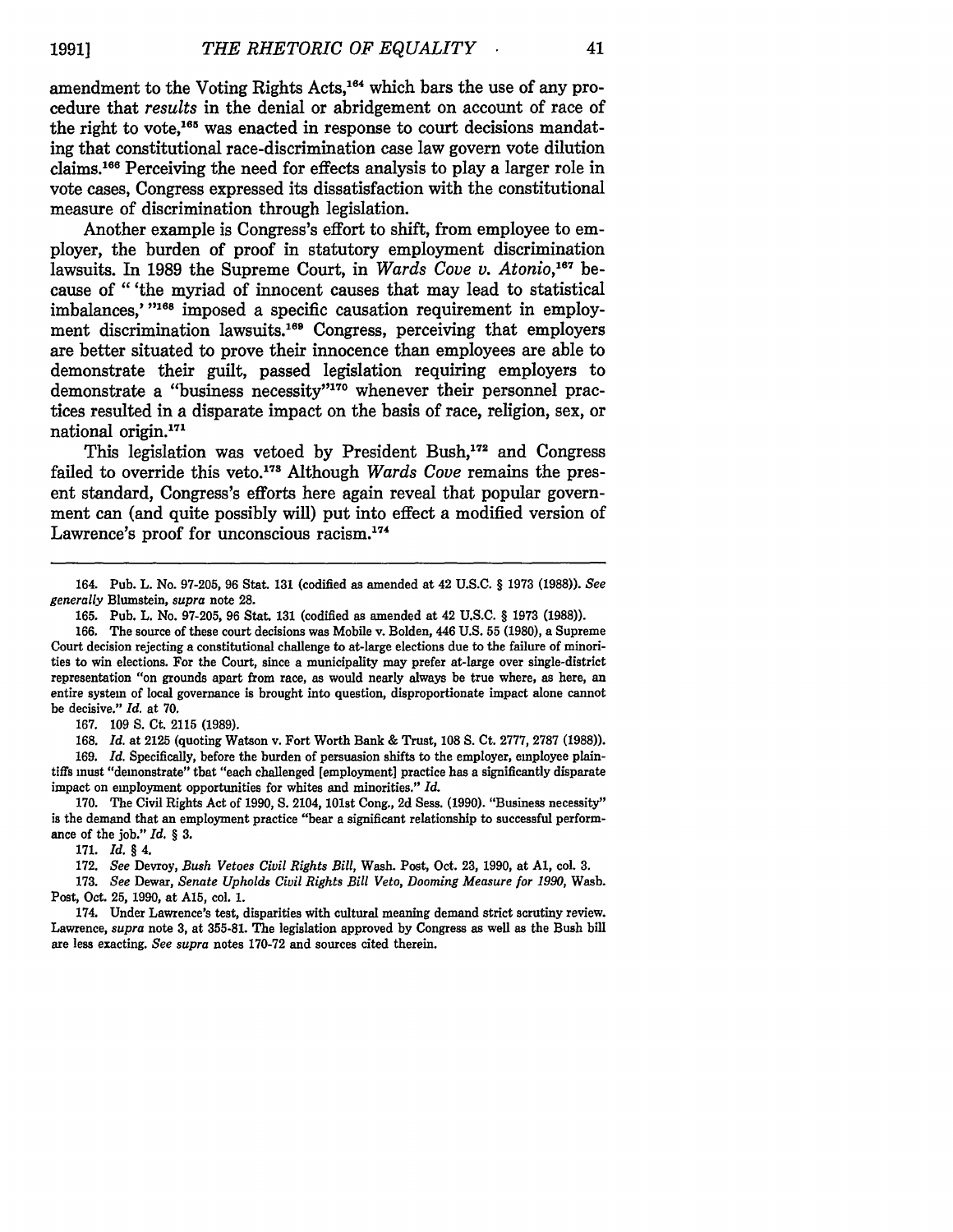This congressional authority argument, however, does not extend to state action. Indeed, the Supreme Court has recognized that the fourteenth amendment "stemmed from a distrust of state legislative enactments based on race."'175 Nonetheless, there is reason to defer to state fact-finding on the issue of intent versus impact. In equality cases, $176$  the trigger to distrusting legislative fact-finding is the existence of a suspect classification. The intent-versus-impact debate concerns the determination of whether the triggering event has occurred. $177$ Hence, there is reason to think the fact-finding defense still exists. For those who advocate the rhetoric of guilt, this distinction is problematic: if unconscious racism exists, the fact-finding defense fails to detect racist conduct and, therefore, is inappropriate; yet the fact-finding defense makes it impossible to determine whether unconscious racism exists. To presume unconscious racism exists, however, creates a dilemma in the opposite direction. If unconscious racism does not exist, the fact-finding defense is appropriate; yet presumed unconscious racism makes it impossible to determine whether the fact-finding defense is appropriate. Consequently, since the dilemma cuts both ways, the fact-finding defense holds.

This conclusion is not a preference for a greater evil over a lesser evil. When faced with a choice rooted in factual uncertainty, separation of functions values demand that the judiciary accept the fact-finding defense. Two other considerations support the efficacy of the fact-finding defense. First, the antidiscrimination principle disfavors race-dependent decision making. Consequently, unless the case for impact rooted in unconscious racism is clear, the fact-finding defense seems consistent with antidiscrimination values. Second, the fact-finding defense does not foreclose a legislative body from taking steps to prevent possible unconscious racism. For example, a legislative body sensitive to

<sup>175.</sup> City of Richmond v. J.A. Croson Co., 109 **S.** Ct. 706, 720 (1989). Consequently, while the federal government may remedy societal discrimination by enacting a set-aside restricting federal contracting dollars to specified minority groups, state or local set-asides must be a narrowly tailored remedy to actual discrimination by the state or local actor. *See* Devins, *supra* note 115, at 372-78.

<sup>176.</sup> In religion, negative commerce, and speech cases, however, disparate effects may lead to the invalidation of government action. See Hunt v. Washington State Apple Advertising Comm'n, 432 U.S. 333 (1977) (holding that disparate impact on out-of-state commerce may trigger strict scrutiny review of state action); Lemon v. Kurtzman, 403 U.S. 602 (1971) (holding that the establishment clause prohibits government action whose principal effect is either the advancement or inhibition of religion); Collin v. Smith, 578 F.2d 1197 (7th Cir.), *stay denied,* 436 U.S. 953 (1978) (holding that issuance of parade permit cannot be made contingent on procurement of liability and property damage insurance).

<sup>177.</sup> In other words, while the police entrance exam in *Davis* is deemed a neutral law under an intent standard, the entrance exam would fail as pernicious, racist line drawing under an impact standard.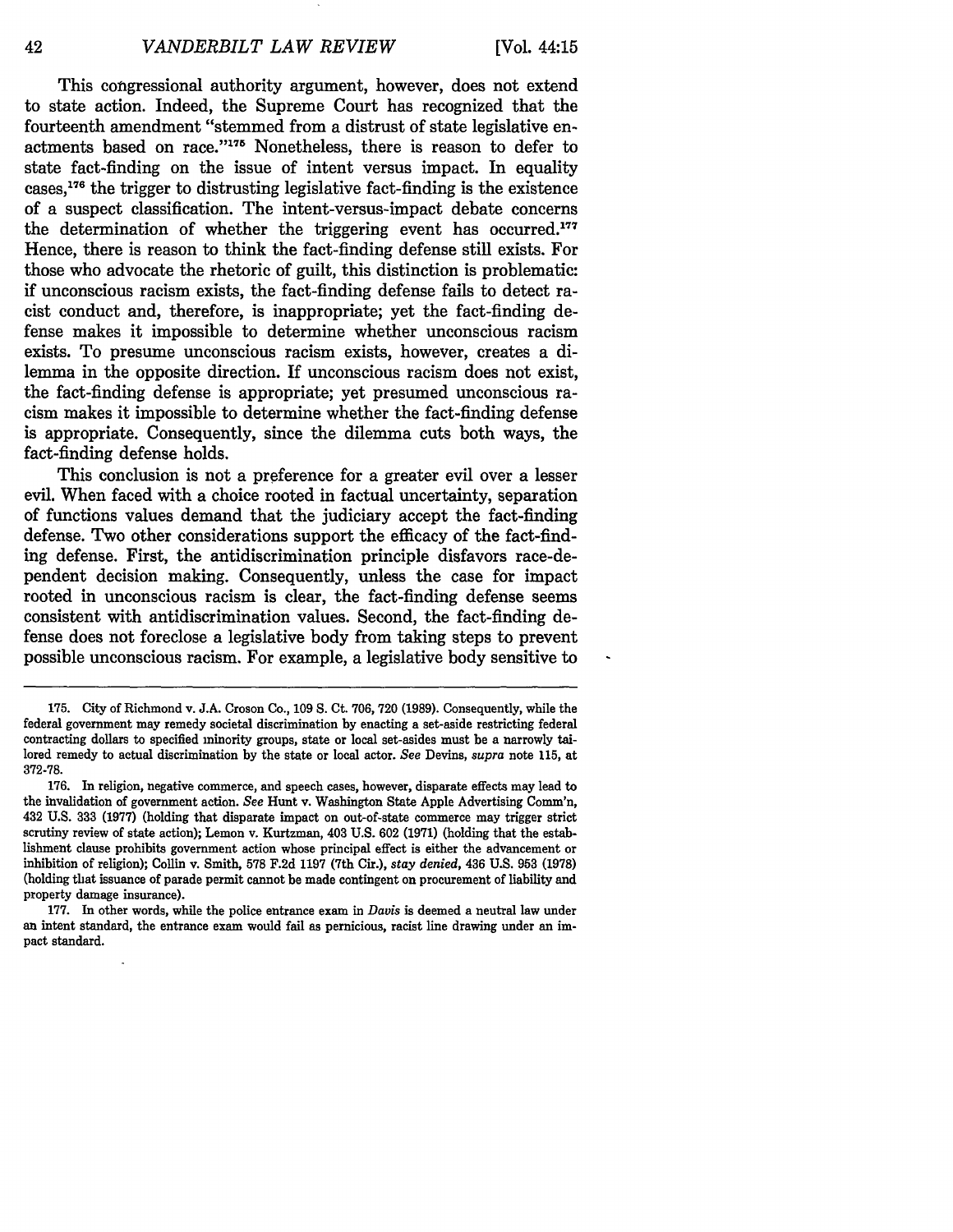possible unconscious racism can be responsive to the problems identified by Professor Lawrence in his critique<sup>178</sup> of *Washington v. Davis.*<sup>179</sup> In contrast, if the courts utilize numerical proofs of discrimination, government is without authority to conclude that nondiscriminatory factors contribute to racial imbalance.

The separation of functions and antidiscrimination values discourage judicial cognizance of unconscious racism and empower Congress and other legislative bodies to take unconscious racism into account. This seeming incongruity is explained by the impossibility of drawing perfect lines distinguishing discrimination from impact. It suggests that the presumption of trust retains validity, and therefore, fact-finding on this question should be undertaken by the legislature. This indeterminacy also suggests that a legislative body finding that unconscious racism mandates consideration of impact does not run afoul of the antidiscrimination principle disfavoring race-dependent decision making. If impact is deemed the only device able to detect discrimination, impact can be used to remedy discrimination. By the same token, a legislative body that finds unconscious racism too sweeping does not violate the antidiscrimination principle. Under this construct, impact tests-by paying attention to group status-are the evil, not the cure.

#### V. CONCLUSION

This Article has argued that the rhetorics of guilt and innocence are not the only ways to understand equality decision making. The equality principle, infused with the values of antidiscrimination and separation of functions, provides an alternative view to equality decision making. Indeed, contrary to Professor Ross's argument, equality decision making seems shaped more by antidiscrimination and separation of functions values than by the rhetoric of innocence.

This alternative formulation of equality decision making does not undermine the attack on the rhetoric of innocence by Professors Ross and Lawrence. In the hands of the Reagan Justice Department, the rhetoric of innocence was fitted into a vision of compensatory justice insensitive to unconscious racism and at odds with both antidiscrimination and separation of functions values.<sup>180</sup>

The rhetoric of guilt equally goes too far. Disparities in employment, education, and housing may well be caused by factors other than conscious and unconscious racism. The rhetoric of guilt, then, may run roughshod over fundamental antidiscrimination and separation of func-

**<sup>178.</sup>** *See supra* notes 146-50 and accompanying text.

**<sup>179.</sup>** 426 **U.S. 229 (1976);** *see supra* notes **93-95** and accompanying text.

*<sup>180.</sup> See, e.g., supra* notes 107-08 and accompanying text.